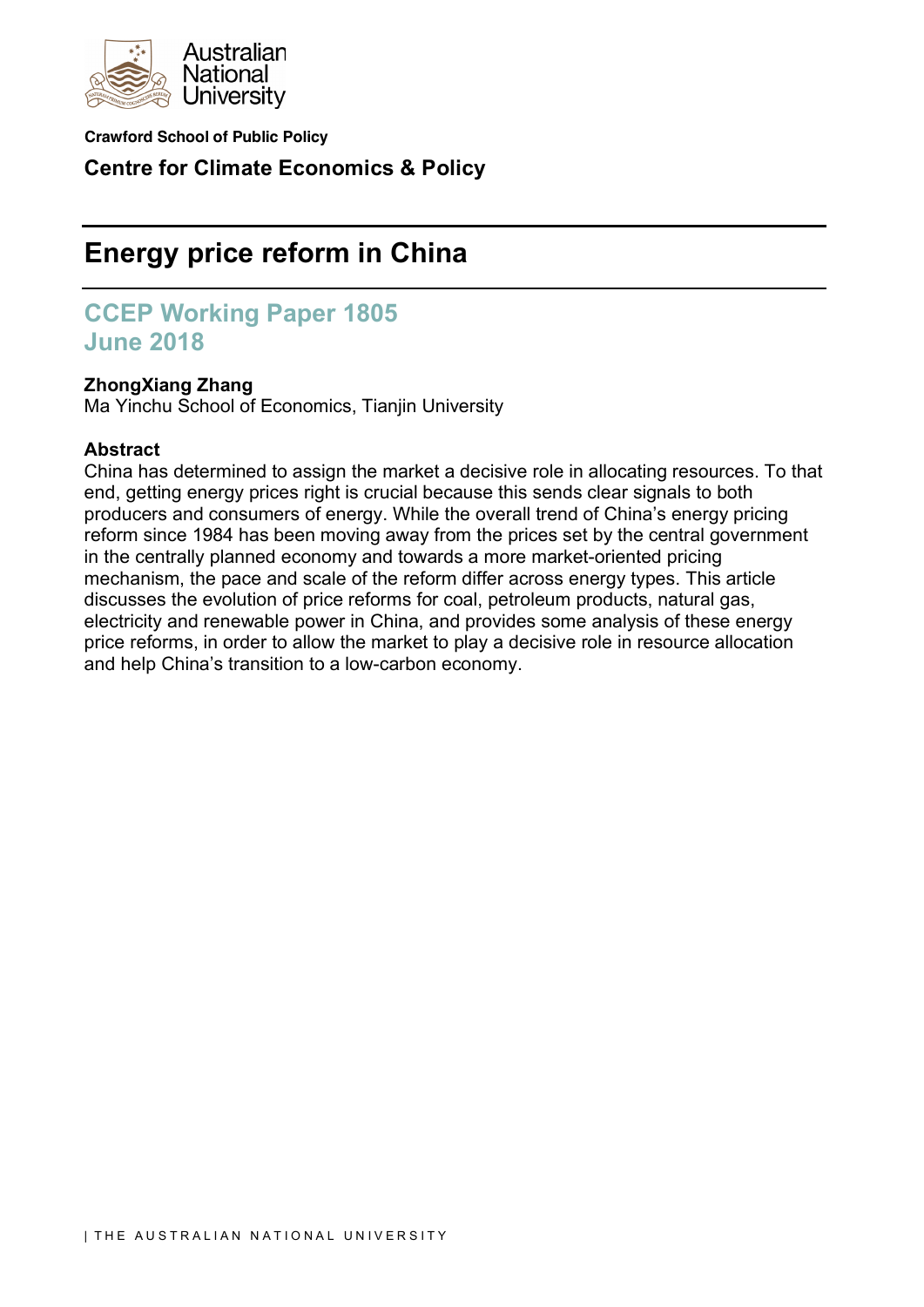#### **Keywords:**

Energy prices; Tiered prices; Differentiated tariffs; Coal; Electricity; Natural Gas; Petroleum products; Renewable power; Desulfurization and denitrification; State-owned enterprises; China

## **JEL Classification:**

H23; H71; O13; O53; P22; Q41; Q43; Q48; Q53; Q58

#### **Suggested Citation:**

Zhang, ZX (2018), Energy price reform in China, CCEP Working Paper 1805, June 2018. Crawford School of Public Policy, The Australian National University.

## **Address for Correspondence:**

ZhongXiang Zhang Founding Dean and Distinguished University Professor Ma Yinchu School of Economics **Tianiin University** 92 Weijin Road Tianjin 300072 China Tel: +86 22 87370560 Email: ZhangZX@tju@edu.cn

The Crawford School of Public Policy is the Australian National University's public policy school, serving and influencing Australia, Asia and the Pacific through advanced policy research, graduate and executive education, and policy impact.

The Centre for Climate Economics & Policy is an organized research unit at the Crawford School of Public Policy, The Australian National University. The working paper series is intended to facilitate academic and policy discussion, and the views expressed in working papers are those of the authors. Contact for the Centre: Prof Frank Jotzo, frank.jotzo@anu.edu.au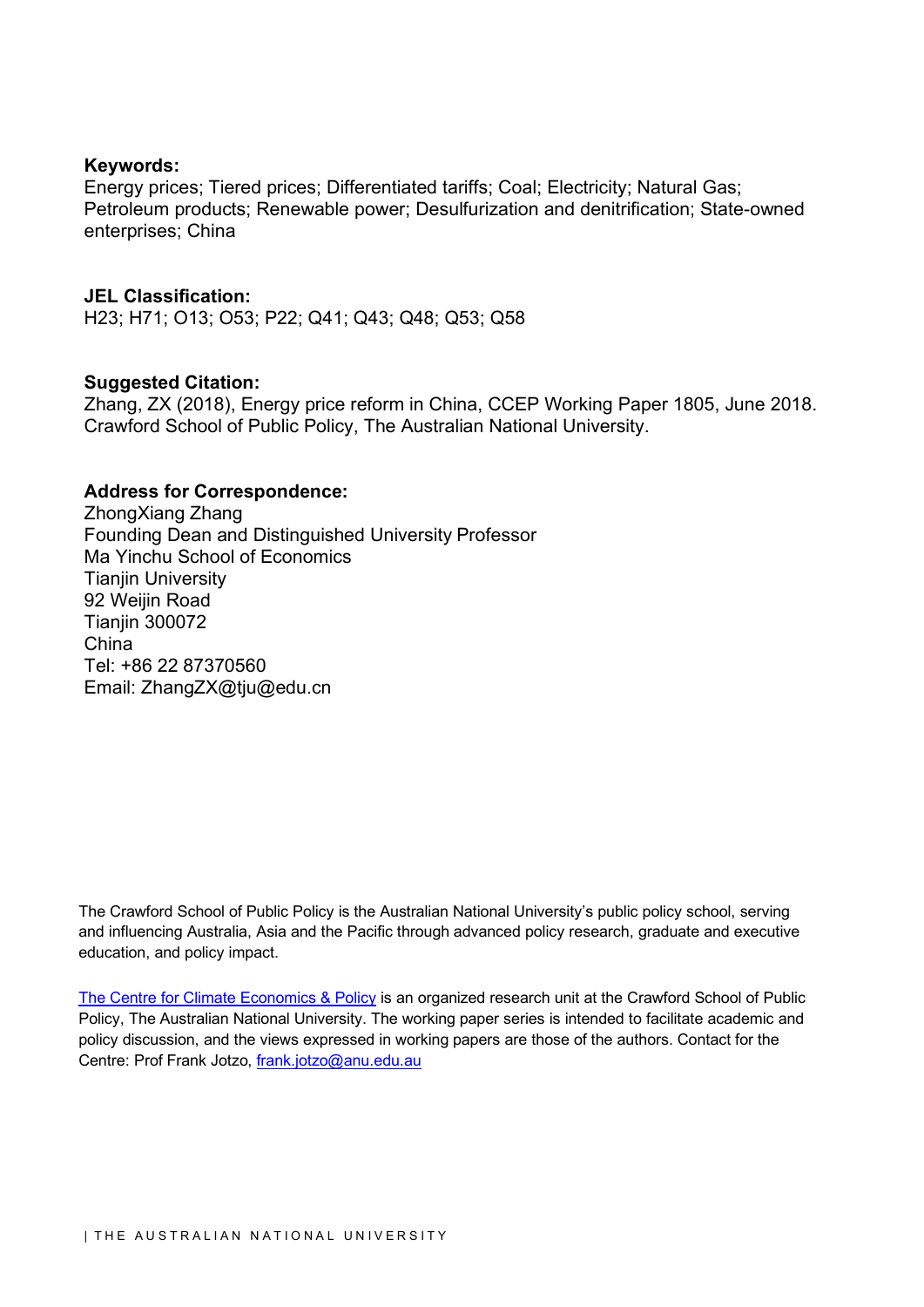## **1. Introduction**

Before the 1978 economic reforms, China's economic management structure was modelled principally on that of the former Soviet Union, an essential feature of which was the adoption of a state-set pricing system. Under this system, the state-set prices of goods, including energy, reflect neither the production costs nor the influence of market forces. The structure of state-set prices was also irrational: the same types of goods were set at the same prices regardless of their quality, resulting in the underpricing and undersupply of goods of high quality. This system remained unchanged for a long period, and its inflexible and restrictive nature became increasingly apparent.

In 1984, the government required state-owned enterprises (SOEs) to sell up to a predetermined quota of goods at state-set prices, but they were allowed to sell any production above the quota at prices within a 20 per cent range above the state-set price. In February 1985, the 20 per cent limit was removed and prices for surplus could be negotiated freely between buyers and sellers (Wu and Zhao 1987). At that point, the dual pricing system was formally instituted—introducing, among other things, economic efficiency in the use of resources—and was generally considered a positive, cautious step towards full market pricing. <sup>1</sup> According to a survey of 17 provincial markets in March 1989, SOEs still received part of their allocation for energy inputs—particularly crude oil and electricity—at the state-set prices, which were much lower than market prices, four years after the introduction of the dual pricing system (Zhang 1998).

Confronted with energy shortages and insufficient investment in energy conservation, China had been reforming its energy prices as part of sweeping price reforms initiated in 1993. The

 <sup>1</sup> See Wu and Zhao (1987) and Singh (1992) for general discussion of the pros and cons of the dual-pricing system, and Albouy (1991) for its impact on coal.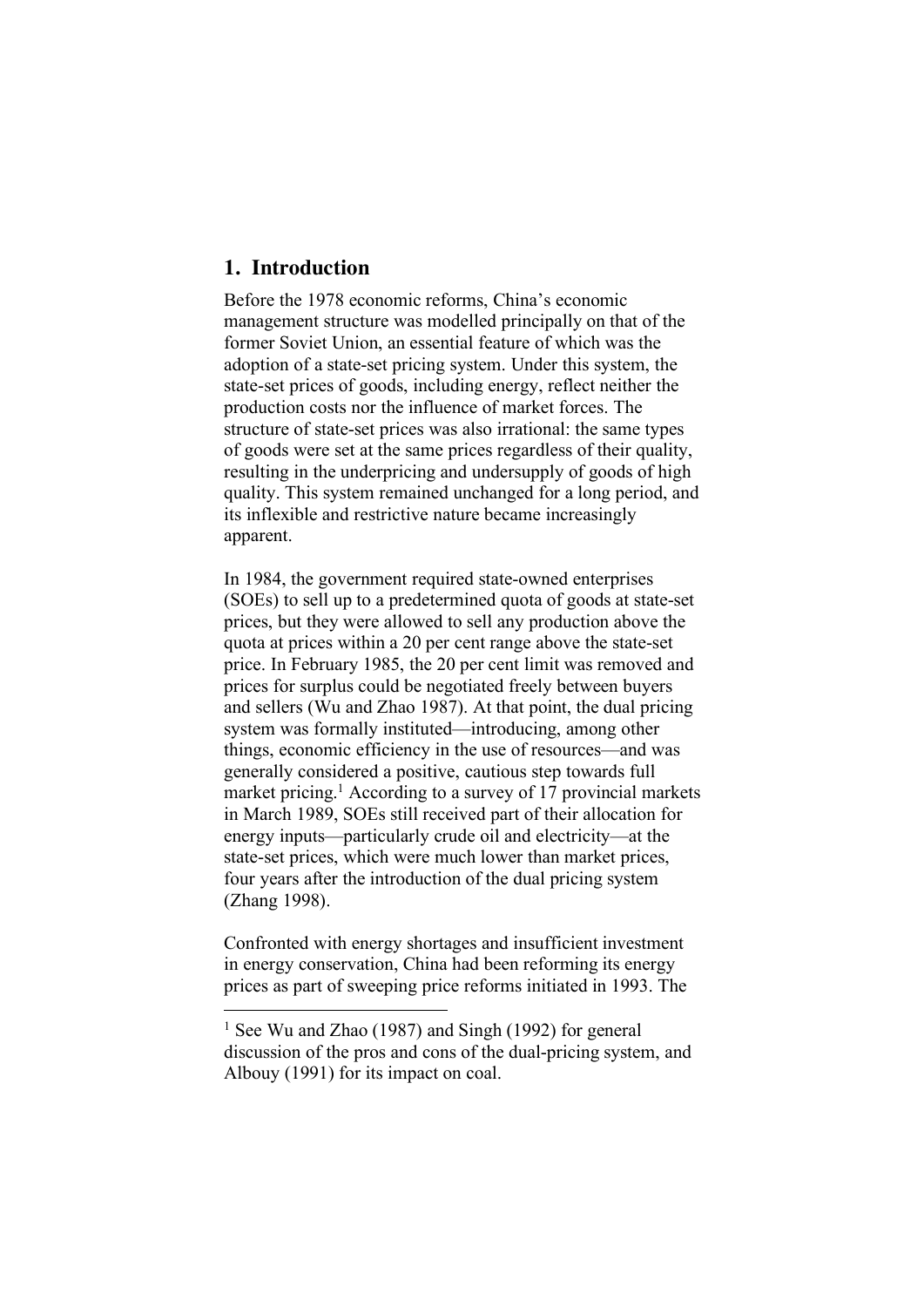pace and scale of the energy pricing reform differ across energy types. This article discusses the evolution of price reforms for coal, petroleum products, natural gas, electricity and renewable energy, providing some analysis of these energy price reforms and suggesting a few areas where further reform would allow the market to play a decisive role in resource allocation.

#### **2. Coal prices**

Coal dominates China's energy mix. Its price has been set at different rates since 1993, according to its use. Under the twotrack system for coal prices, the price for non-utility use (socalled market coal) was determined by the market, whereas the price of coal for utility use (so-called power coal) was based on a 'guidance price' set by the National Development and Reform Commission (NDRC)—often at rates lower than prevailing market rates. Coal producers are required to sell to large power producers at the controlled prices for utility coal (IEA 2009). However, as the share of coal going to utility use increased and coal prices rose while power tariffs remained fixed, electricity generators found it increasingly difficult to obtain coal and cover the cost of generation (Rosen and Houser 2007). In 2004, the NDRC abolished its guidance price for power coal and set price bands for negotiations between coal producers and electricity generators. The NDRC widened those bands in 2005; in 2006, it scrapped them altogether (Williams and Kahrl 2008).

With electricity tariffs remaining controlled and flat, many electricity generators were unable to absorb the ensuing fuel cost increases and suffered huge losses. Responding to electricity generators' concerns, the NDRC in May 2005 proposed a coal–electricity price 'co-movement' mechanism through which electricity tariffs would be raised if coal prices rose by 5 per cent or more in no less than six months and electricity generators would be allowed to pass up to 70 per cent of increased fuel costs on to grid companies, and grid companies could pass those costs on to consumers. However, because of fears of inflation, the co-movement policy was not implemented even when the conditions were met, and power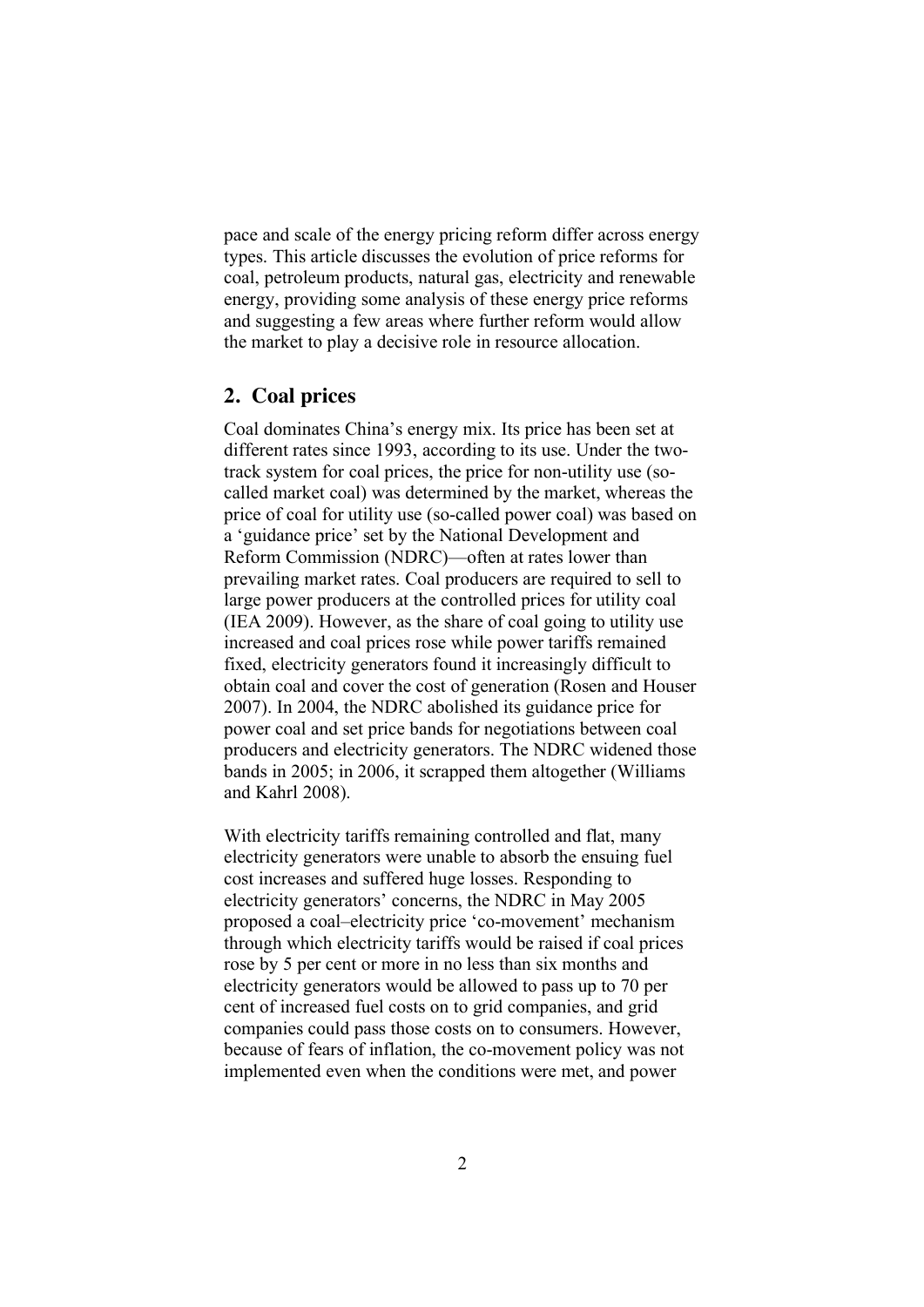tariffs continue to remain flat while coal prices rise (Williams and Kahrl 2008; Fisher-Vanden 2009; Li 2009). This increased the pressure on electricity generators and led to lobbying efforts to receive higher tariffs.

In December 2012, the State Council announced it would abolish the two-track system for coal prices. The price of coal for utility use, as for that of coal for non-utility use, would be determined by the market. Moreover, it revised the coal– electricity price co-movement mechanism so that electricity tariffs would be adjusted if fluctuations in coal prices went beyond 5 per cent or more in 12 months, and electricity generators would be allowed to pass up to 90 per cent of increased fuel costs on to grid companies, instead of the existing 70 per cent threshold (State Council 2012).

To implement the co-movement mechanism in a more open and transparent manner, the NDRC (2015) further specified the details of its operation in December 2015. Since the beginning of 2016, within a one-year cycle, electricity tariffs will be adjusted if utility coal prices increase by RMB30–150 per tonne relative to the 2014 average reference prices for utility coal. The more frequent the fluctuations in coal prices, the lower are co-movement coefficients. When coal prices rise less than RMB30 per tonne, generators have to absorb the total fuel cost increase; the co-movement mechanism is also not triggered if coal prices rise more than RMB150 per tonne.

It should be noted that this co-movement mechanism is not an automatic trigger, and it may not be implemented even if the conditions are met. Indeed, the average increases in coal prices in the whole of 2017 and into the beginning of 2018 fell within the specified range, but the co-movement was not implemented. This could be because implementing the mechanism by raising power tariffs would hurt the profitability of downstream power users in the current, less favourable global economic environment.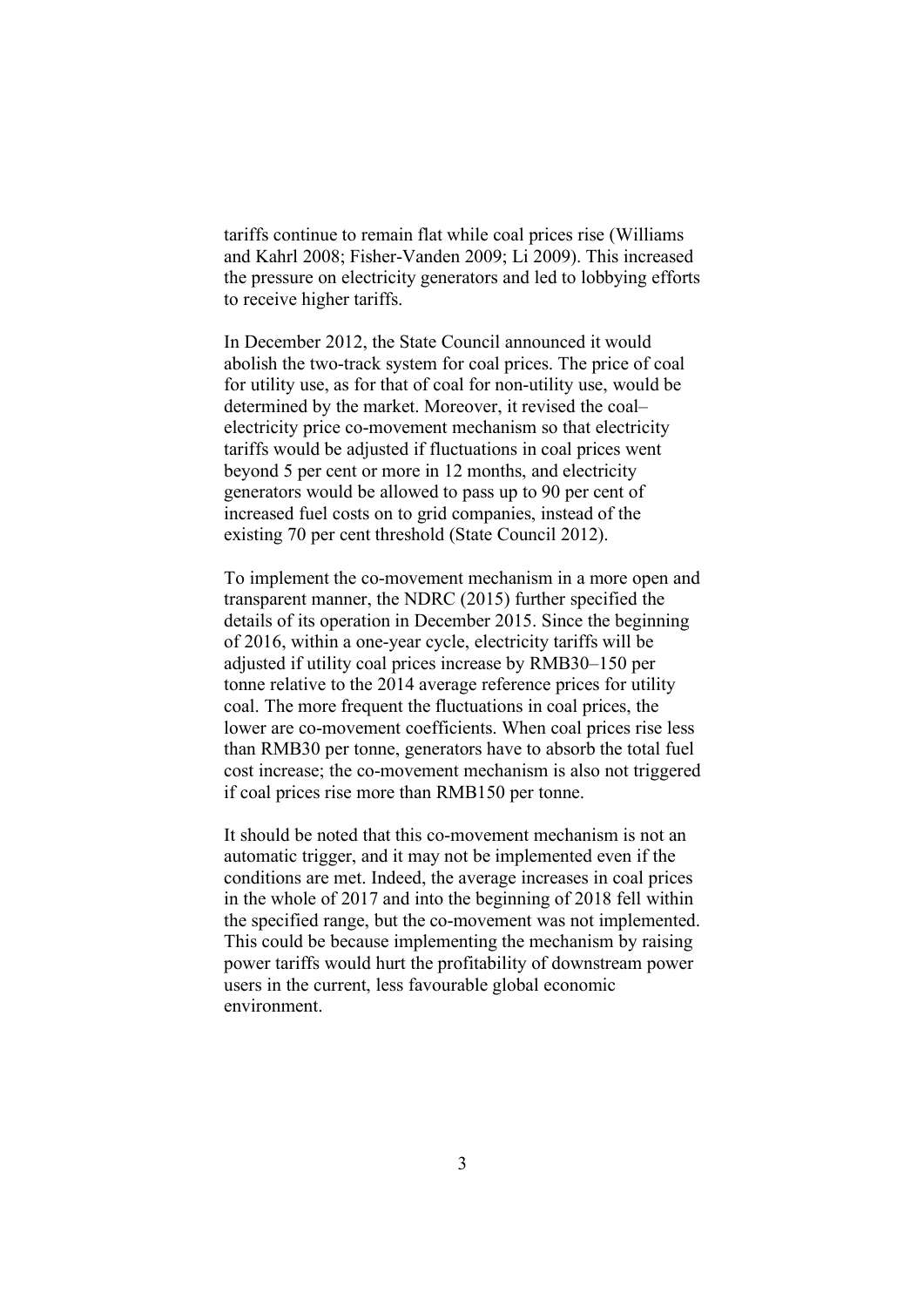#### **3. Petroleum product prices**

Domestic crude oil prices have tracked international prices since 1998, but this has not been the case with petroleum products. While China has raised its producer prices of gasoline and diesel several times, domestic oil refiners have still been feeling the pinch because crude oil prices have been linked directly to international prices and thus have been allowed to rise, while prices for refined oil products have not. To address this disconnect, the government has implemented, since May 2009, a pricing mechanism whereby domestic petroleum product prices are adjusted upward if the moving average of international crude oil prices—based on the composite Brent, Dubai and Cinta crude oil prices—rose by more than 4 per cent within 22 consecutive working days. However, this cycle of price adjustments has triggered widespread complaints, as it often failed to reflect fluctuations in the international market.

In March 2013, the NDRC launched a market-oriented petroleum product pricing mechanism to better reflect refiners' costs and adapt to fluctuations in global crude oil prices in a more timely manner. This automatic pricing mechanism shortens the adjustment period to 10 working days and removes the 4 per cent threshold. The composition of the basket of crudes to which oil prices are linked is also adjusted (Liu 2012; Zhu 2013).

In January 2016, the NDRC further specified that no price adjustments would be made if international crude oil prices fell below US\$40 a barrel. Confronted with high costs of domestic production, this floor price is said to maintain domestic production close to current levels, in response to China's stagnating domestic oil production and a growing hunger for foreign oil (Zhang 2016).

### **4. Natural gas prices**

The natural gas price has long been set below producers' production costs and does not reflect the relationship between supply and demand or the prices for alternative fuels. This has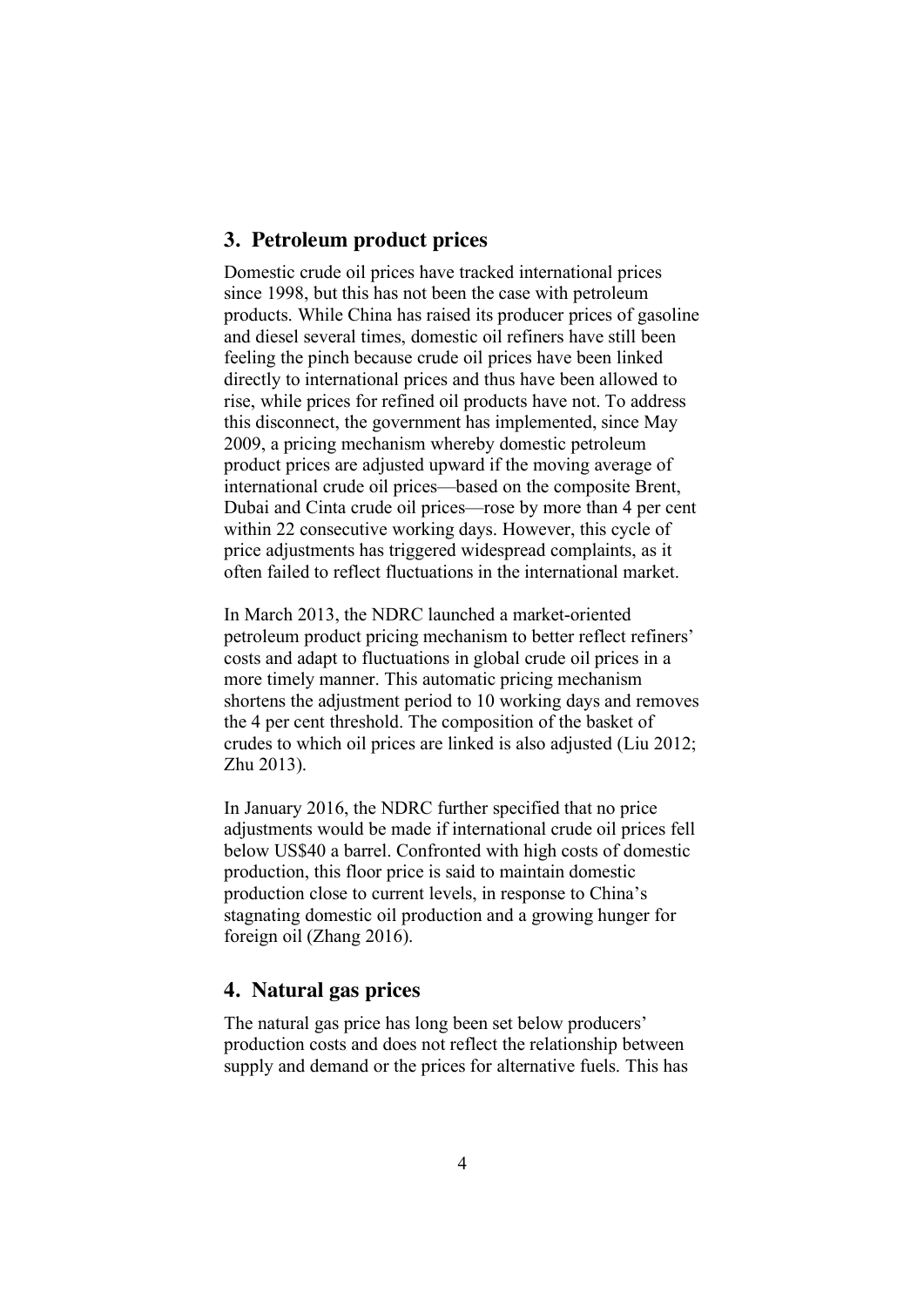not only led to Chinese domestic gas producers' being reluctant to increase investments in production, but also constrained the imports of more costly natural gas from overseas. In June 2010, China increased the domestic producer price of natural gas by 25 per cent (Wan 2010). In December 2011, China carried out a pilot reform of the natural gas pricing mechanism in Guangdong province and the Guangxi Zhuang Autonomous Region. This reform replaced the long-used cost-plus pricing method with the 'netback market value pricing' approach. Under this mechanism, pricing benchmarks are selected and pegged to prices of alternative fuels formed by market forces to establish a price linkage mechanism between natural gas and its alternatives (NDRC 2011).

Since July 2013, the pilot scheme trialled in Guangdong and Guangxi has been implemented nationwide for all volumes above the 2012 gas consumption level. At the same time, natural gas prices were raised for nonresidential users based on a two-tiered approach. Under this reform, the NDRC sets caps on citygate gas prices for different provinces, instead of setting the ex-factory prices for domestic onshore and imported piped gas, while consumers and suppliers are allowed to negotiate their specific prices as long as they do not exceed the price ceilings. Moreover, a lower price is set for the 2012 consumption volume, with citygate prices capped. A higher price is set for any volumes above the 2012 consumption level. This price is pegged to 85 per cent of the basket price of alternative fuels such as fuel oil and liquefied petroleum gas using a 60 per cent and 40 per cent weight, respectively. The government intended to steadily raise the lower-tier prices so both price bands converged by 2015 (NDRC 2013b). Given the declining costs of alternative fuels, natural gas prices for nonresidential users were lowered in November 2015 and again in September 2017 (NDRC 2015, 2017b, 2017c).

Given that residential natural gas prices have been capped at levels much lower than those for nonresidential users, provinces such as Jiangsu, Henan and Hunan implemented tiered tariffs for household use of natural gas. The NDRC (2014) mandated in March 2014 that this pricing mechanism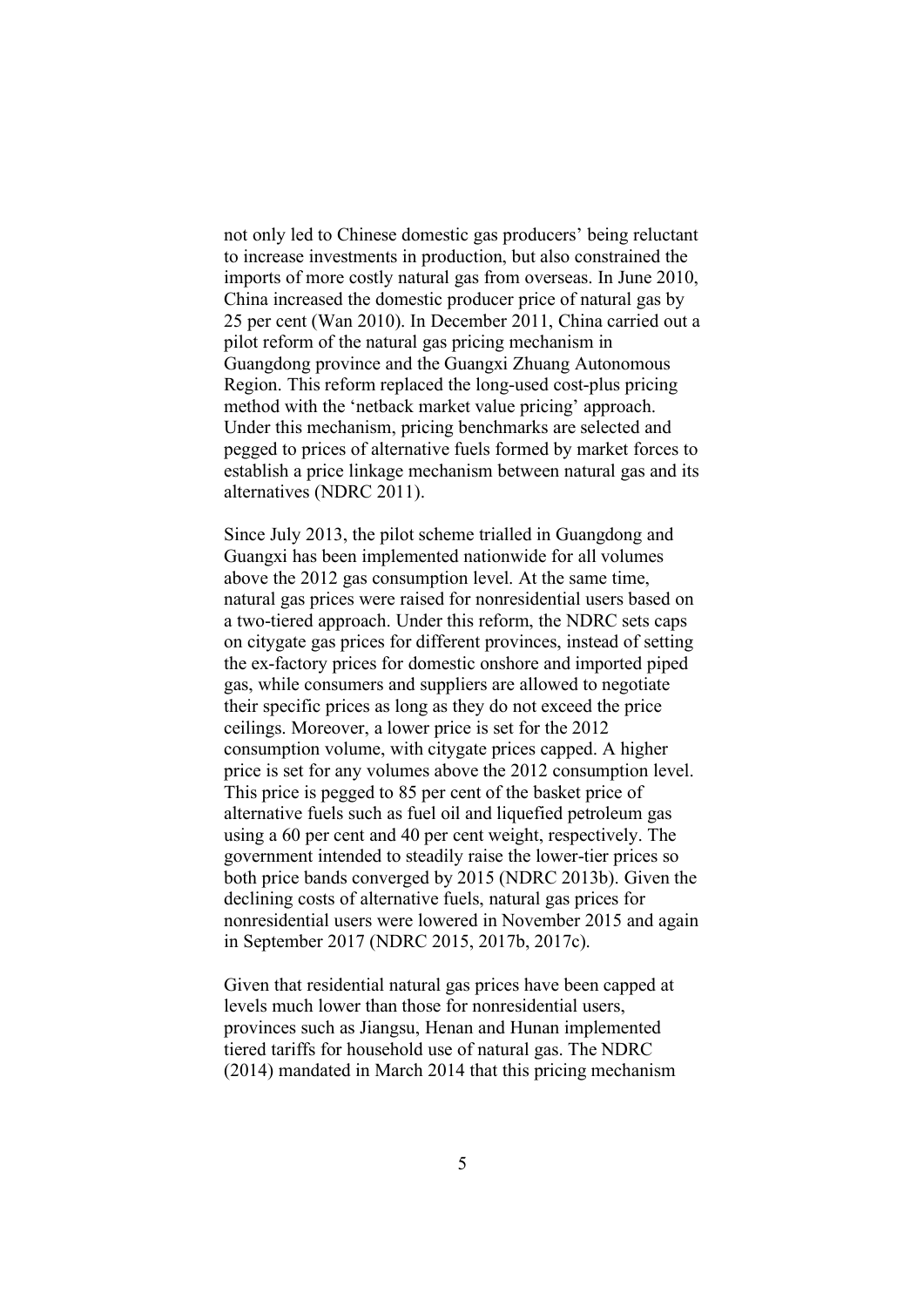would be expanded to the whole country before the end of 2015. The pricing mechanism set three price bands associated with three tiers of consumption, with the first covering 80 per cent of the average monthly consumption volumes for household users, and the second the next 15 per cent. The third tier would cover any consumption above 95 per cent of the monthly household average. Consumption at the second and third tiers is charged accordingly at 120 per cent and 150 per cent of the first-tier price, respectively (NDRC 2014). Based on this guidance and taking its own circumstances into account, each province determines the consumption volume for each tier.

In the meantime, China has gradually allowed the market to determine the prices for a variety of gases. Since 2013, the prices for shale gas, coalbed methane and coal gas have been completely liberalised. Liberalisation continued with LNG prices, in September 2014; with prices for all other direct users, except gas used for fertilisers, in April 2015; prices for gas storage facilities, in October 2016; and prices for natural gas for fertilisers, in November 2016. Fujian province has piloted citygate gas prices since November 2016. Since September 2017, the prices for all volumes traded at the Shanghai and Chongqing gas exchange centres are set by the market (NDRC 2013c, 2015, 2017b).

As a result of these reforms, prices for more than 80 per cent of natural gas consumption for nonresidential use are determined by the market, of which more than 50 per cent is entirely set by the market and about 30 per cent is set by the flexible mechanism of reference prices supplemented with allowable fluctuation ranges (NDRC 2017c; Zhu 2017). Despite significant progress, more work needs to be done to formulate a fully market-oriented price. For specific prices, reforms involve introducing differential pricing policies to reflect seasonal price disparities, off-peak price disparities, interruptive gas prices and gas storage prices. More fundamentally, further progress in natural gas pricing reforms requires the deepening reform of the whole natural gas industry chain by opening the natural gas upstream and downstream markets and regulating the midstream pipeline transport market, as market-oriented natural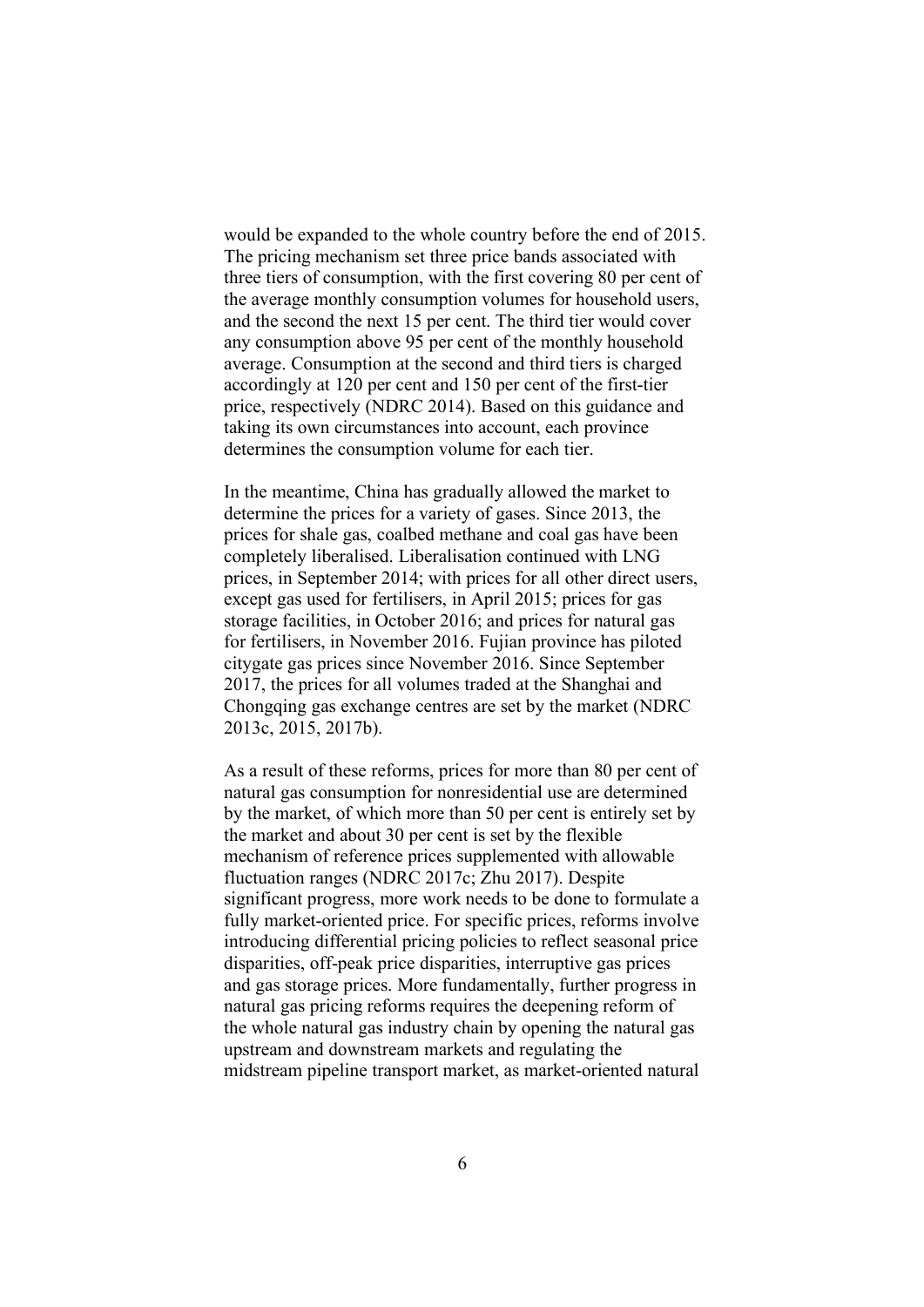gas prices can only be formed based on a competitive natural gas industry structure. The NDRC has been laying the foundation for third-party access to pipeline networks by reforming the network transportation price mechanism under the principle of allowable costs plus reasonable profits. In August 2017, the NDRC (2017a) released the verified pipeline network transportation costs for 13 natural gas long-distance pipeline transport enterprises under the common method, principle and standards. On average, the verified pipeline network transportation costs of these enterprises have been cut by 15 per cent, reducing a burden of RMB10 billion on downstream enterprises (Zhu 2017). The National Energy Administration needs to develop a third-party access policy so that parties as well as owners are able to access the pipeline network, formulating specific procedures and regulations for pipeline network access and establishing a platform for pipeline network information disclosure. Moreover, various types of investors should be encouraged to participate in the construction of pipeline networks, liquefied natural gas (LNG) terminals, gas storage facilities and other related facilities. By ownership unbundling, setting up an independent system operator and building an independent transmission operator, China could gradually separate natural gas pipeline transport and production and marketing, eventually leading to the independence of the pipeline network (Dong et al. 2017).

#### **5. Electricity tariffs**

The electricity industry in China was nationalised when the Communist Party assumed power in 1949, and has been in a process of reform since the 1980s (Ngan 2010; Zeng et al. 2016). In 2002, the State Council (2002) issued unbundling reform to separate power plants from power grids. Dismantling the vertically integrated power system into independent companies was the first attempt to establish a market-oriented mechanism, and it has since influenced China's power management mechanism. While China's unbundling reform has achieved a degree of success in the generation sector (Xie et al. 2012), electricity tariffs have remained under the control of the central government since the split-up of the State Power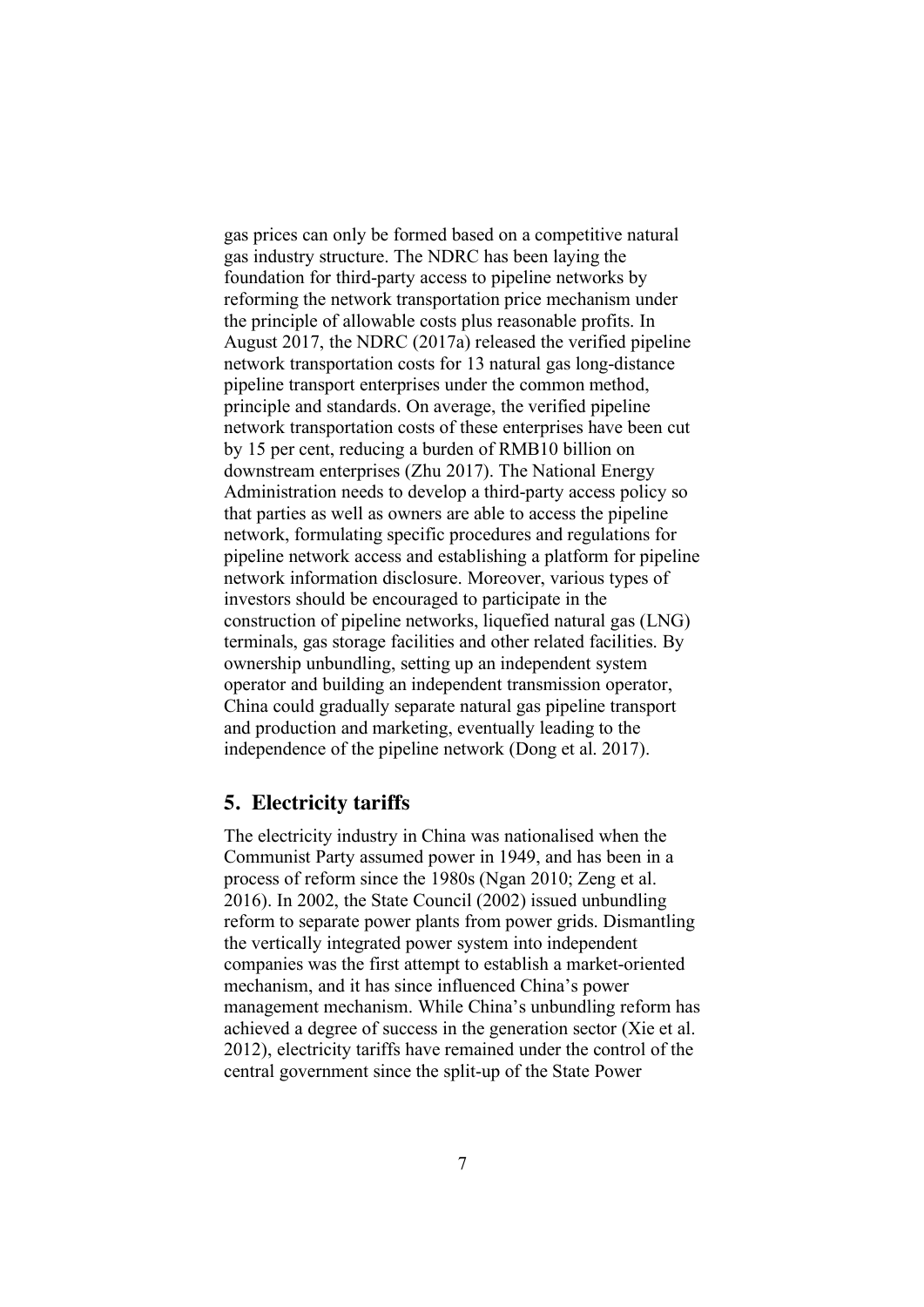Corporation and the separation of electricity generation from its transmission and distribution in 2002. While electricity tariffs were raised a few times under the coal–electricity price comovement mechanism, they remain flat and regulated. This not only reduces the effectiveness of moves to address the daunting challenges in cutting emissions and strengthening industrial upgrading, but also complicates the implementation of pilot carbon trading schemes in the Chinese power sector. Carbon trading creates a new impetus for power pricing reforms to allow the pass-through of carbon costs in the electricity sector.

China launched a new round of power industry reform in March 2015 (CCCPC and State Council 2015), in which pricing mechanism reform features prominently. Grids will not make profits by charging the gap between the on-grid price and the electricity price for users. Instead, they are supposed to earn their income by charging a transmission and distribution fee, which is determined by the NDRC. The scheme, piloted in Yunnan province, encourages large power users to negotiate directly with generators. Generators then sell power to the grid at transaction prices, which are negotiated by generators and users. As a result, the combination of the transaction price, transmission and distribution fee and government funds forms the price of electricity for industrial and commercial users, who account for more than 80 per cent of national power usage. The volume of power transacted and traded on the market increased from 10 per cent of total electricity sales in 2015 to 23 per cent in 2016 (Zhu 2017). The government aims to further increase this proportion. Meanwhile, tariffs for residential and agricultural power use continue to be regulated by the government (CCCPC and State Council 2015).

In the course of this comprehensive and complex power pricing reform, the government has offered power price premiums for desulfurisation and denitrification, and has charged differentiated, tiered power tariffs with the aim of conserving electricity and protecting the environment (NDRC 2013a, 2013c; NDRC and MIIT 2013).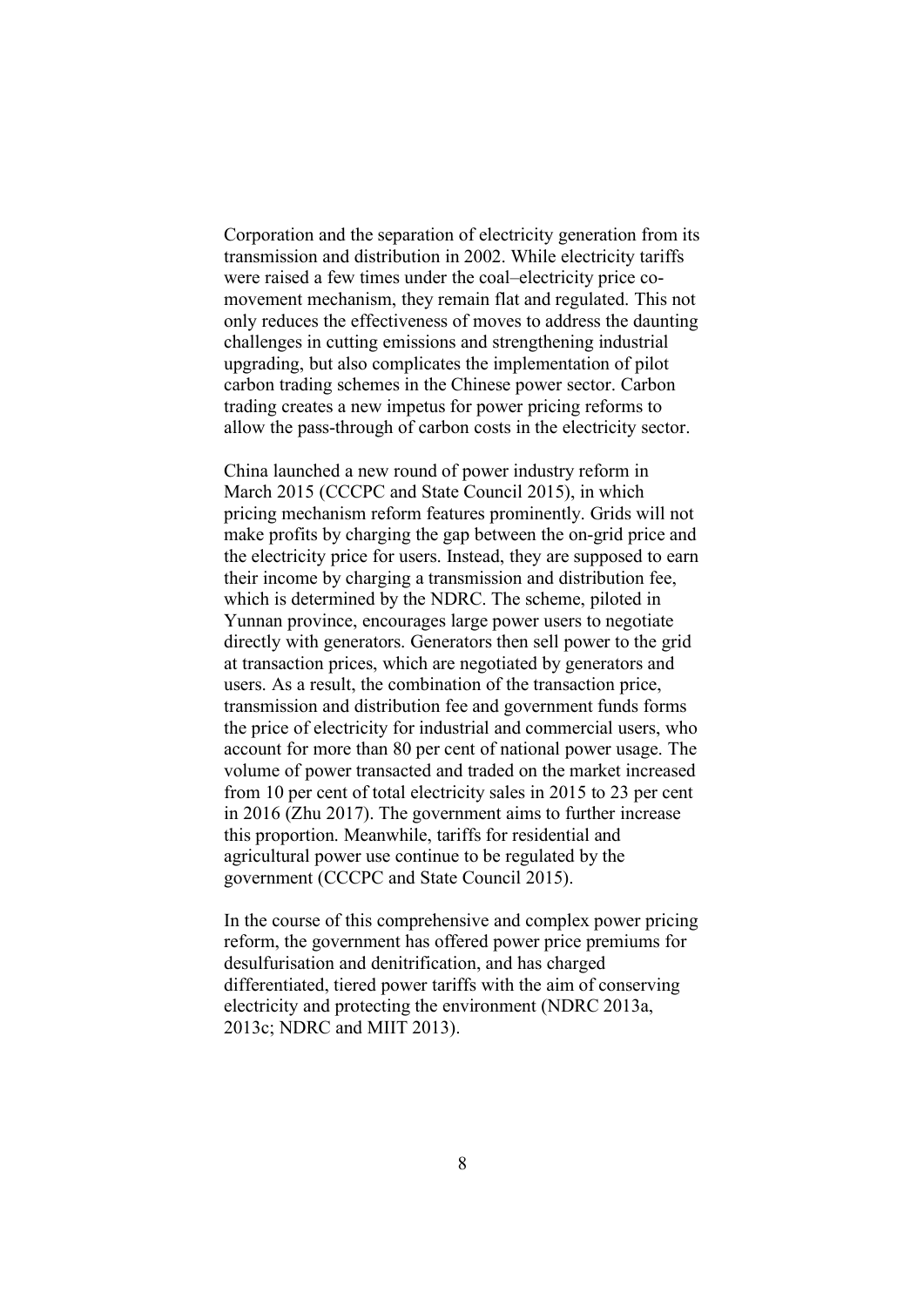## **5.1 Power price premium for desulfurisation and denitrification**

With the burning of coal responsible for 90 per cent of China's total sulphur dioxide emissions, and coal-fired power generation accounting for half of the national total, the Chinese Government mandated that new coal-fired units must be equipped with a flue-gas desulfurisation (FGD) facility and plants built after 1997 must have begun to retrofit an FGD facility before 2010. During the twelfth five-year-plan period, electricity generators were required to install flue-gas denitrification as well. All coal-fired plants across the country with unit capacity of 300 megawatts (MW) or more and those in the eastern region and provincial capitals with unit capacity of 200 MW were required to install denitrification facilities.

While electricity tariffs remain controlled and flat, the government has offered a premium for all new coal-fired units since 2004. Given that China's sulfur dioxide emissions in 2005 were supposed to stay at the 2000 level but were in fact 5 per cent above that level, in 2007, the government decided to extend the premium to electricity generated by existing coalfired power plants (that is, those built before 2004) with FGD facilities installed to encourage the installation and operation of FGD facilities at large coal-fired power plants (NDRC and SEPA 2007). The premium was equivalent to the average estimated cost of operating the technology. Other policies favourable to FGD-equipped power plants have been implemented—for example, giving them priority in grid connection and allowing them to operate longer than plants that do not install FGD capacity. Some provincial governments provide even more favourable policies, leading to priority dispatching of power from units with FGD in Shandong and Shanxi provinces. With the declining capital cost of FGD, newly installed desulfurisation capacity in 2006 was greater than the combined total over the previous 10 years, accounting for 30 per cent of total installed thermal (mostly coal-fired) capacity. By 2011, the portion of coal-fired units with FGD rose to 90 per cent of the total installed thermal capacity—from just 13.5 per cent in 2005 (Sina Net 2009; CEC and EDF 2012).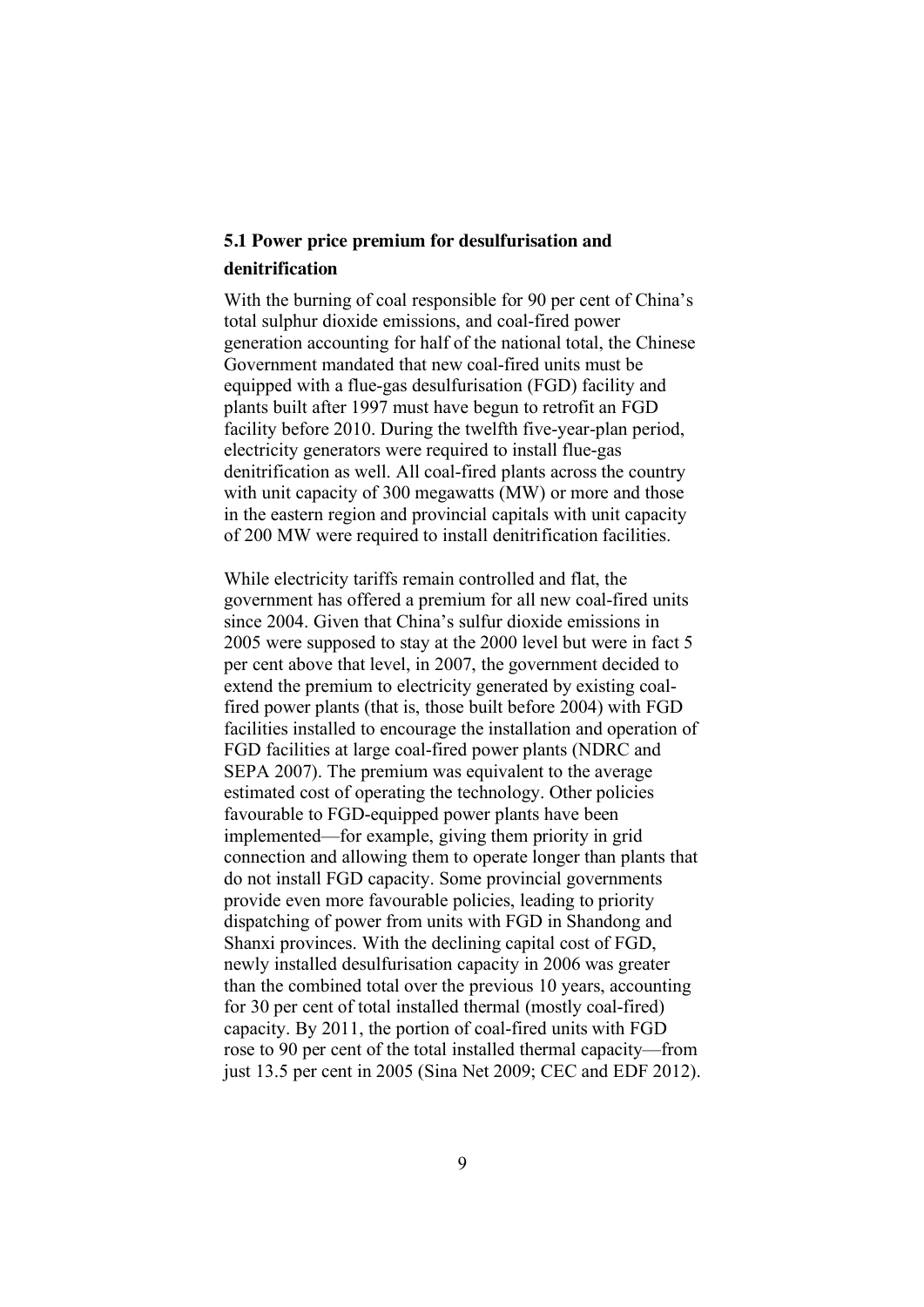As a result, China met its 2010 target of a 10 per cent cut in sulphur dioxide emissions one year ahead of schedule. The Harvard China Project estimates that China's sulphur dioxide reduction policy in the eleventh five-year-plan period resulted in negative economic costs and enormous benefits to human health—between 12,000 and 74,000 premature deaths avoided in 2010 (Nielsen and Ho 2013).

In November 2011, the government also offered a premium for electricity generated by power plants with flue-gas denitrification in 14 provinces or equivalent. At the beginning of 2013, the price premium was extended to all coal-fired power plants equipped with denitrification facilities (NDRC 2013a), and was increased to RMB0.01 per kilowatt hour (kWh) in September 2013 (NDRC 2013c).

#### **5.2 Differentiated power tariffs**

The NDRC (2006) ordered provincial governments to implement differentiated tariffs that charge more for companies classified as 'eliminated' or 'restrained' types in eight energyguzzling industries, including cement, aluminium, iron and steel and ferroalloy from 1 October 2006. While provinces such as Shanxi charged differentiated tariffs even higher than the level required by the central government (Zhang et al. 2011), other provinces and regions have been offering preferential power tariffs to struggling local energy-intensive industries. The NDRC and five central ministries and agencies jointly ordered utilities to stop offering preferential power tariffs to energy-intensive industries by June 2010 and instead charge the punitive differentiated tariffs. Those utilities that failed to implement the differentiated tariffs were to pay a fine five times that of the differentiated tariffs multiplied by the volume of electricity sold (Zhu 2010).

#### **5.3 Tiered power tariffs**

With China's residential electricity demand set to increase as income grows and the price of residential electricity remaining below actual costs, the NDRC implemented three-tier tariffs for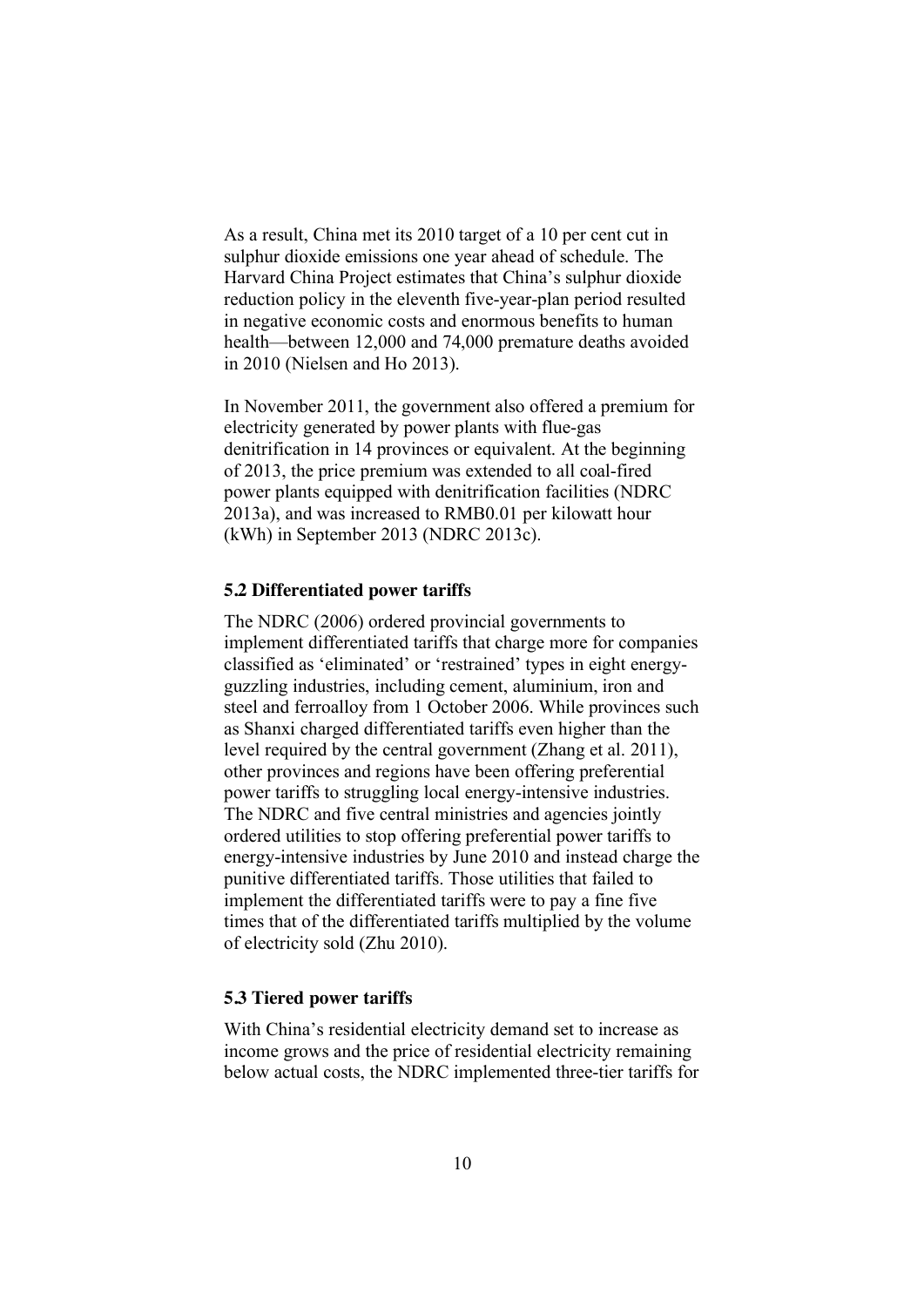household electricity use in July 2012. The effectiveness of the new tariff mechanism depends on the price and income elasticities of residential electricity demand among income groups. However, very little information exists regarding these parameters in China. Based on the monthly microlevel data of Beijing urban households from 2002 to 2009, Jin and Zhang (2013) estimate these two parameters with both the almostideal demand system and the linear double-logarithmic model specifications. Their estimated price elasticity is close to unity and increases as income grows. This suggests that it might be effective to use pricing policies for demand-side management to adjust the electricity consumption of high-income groups. On the other hand, given that the estimated income elasticity is low, supporting policies are needed for low-income groups severely hit by increasing tariffs. In this regard, the authors suggest that either directly subsidising low-income families or rationally setting the price levels of different tariff blocks can help improve the distributional effects of tariff reform.

From the beginning of 2014, the NDRC expanded the threetiered electricity pricing approach to the aluminium sector to phase out outdated production capacity and promote more rapid industrial restructuring (Gao 2013; NDRC and MIIT 2013). A similar tiered pricing policy applies to other industries, such as cement, to force upgrades in the drive for sustainable and healthy development.

#### **6. Renewable power tariffs**

From a long-term perspective, widespread use of renewable energy is a real solution for energy supply problems. Increasing the share of renewable energy in the total primary energy supply not only enhances energy security, but also is good for the environment and conducive to good health. China has set targets for alternative energy sources to meet 15 per cent of its energy requirements by 2020 and the share of non–fossil fuel use to be 20 per cent by 2030.

The Chinese Government initially supported solar energy through 'golden sun' investment subsidies (Zhang 2011, 2013).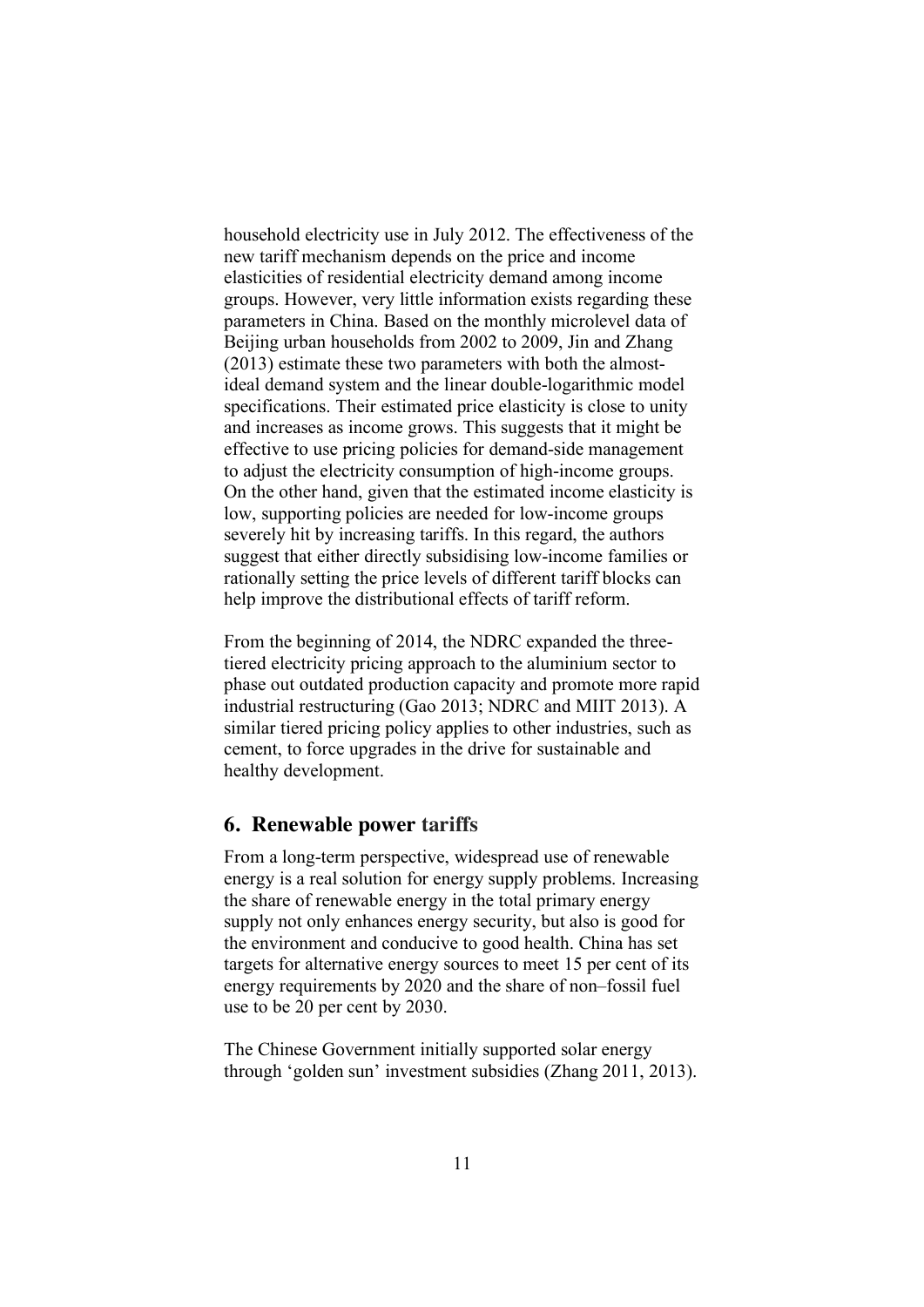After years of simply taking advantage of overseas orders to drive down the cost of manufacturing solar panels, feed-in tariffs for solar power were enacted in July 2011 to create China's own solar power market. Wind power had benefited from bidding-based tariffs since 2003 (Zhang 2010, 2011, 2013). With total installed capacity of 5.9 gigawatts (GW) at the end of 2007, China had already surpassed its goal to achieve 5 GW by 2010, and met its 2020 target of 30 GW of wind power 10 years ahead of schedule. With both power demand and installed wind power capacity increasing faster than planned, and further deterioration of the environment, combined with the fact the country is facing great pressure both inside and outside international climate negotiations to be more ambitious in combating global climate change, China has raised its wind power target to 200 GW of wind power capacity in operation by 2020. This revised target is 170 GW more than the 30 GW target set in September 2007, and three times the United Kingdom's entire current power capacity.

In August 2009, the supportive policy for wind power was replaced with feed-in tariffs. Under this policy, four wind energy areas were designated based on the quality of their wind energy resources and the conditions they provided for project engineering and construction (NDRC 2009). On-grid tariffs were set accordingly as benchmarks for wind power projects. The levels were comparable with the tariffs the NDRC had approved in the previous several years in most regions, and were substantially higher than those set through bidding. By letting investors know the expected rate of return on their projects by announcing on-grid tariffs upfront, the Chinese Government aims to encourage the development of highquality wind energy resources. In the meantime, this system will encourage wind power plants to reduce the costs of investment and operation and increase their economic efficiency, thus promoting the healthy development of the wider wind industry in China (Zhang 2010, 2011, 2013).

Under China's Renewable Energy Law, registered power generators are granted access to grids, which are required to purchase the full amount of renewable energy generated. Over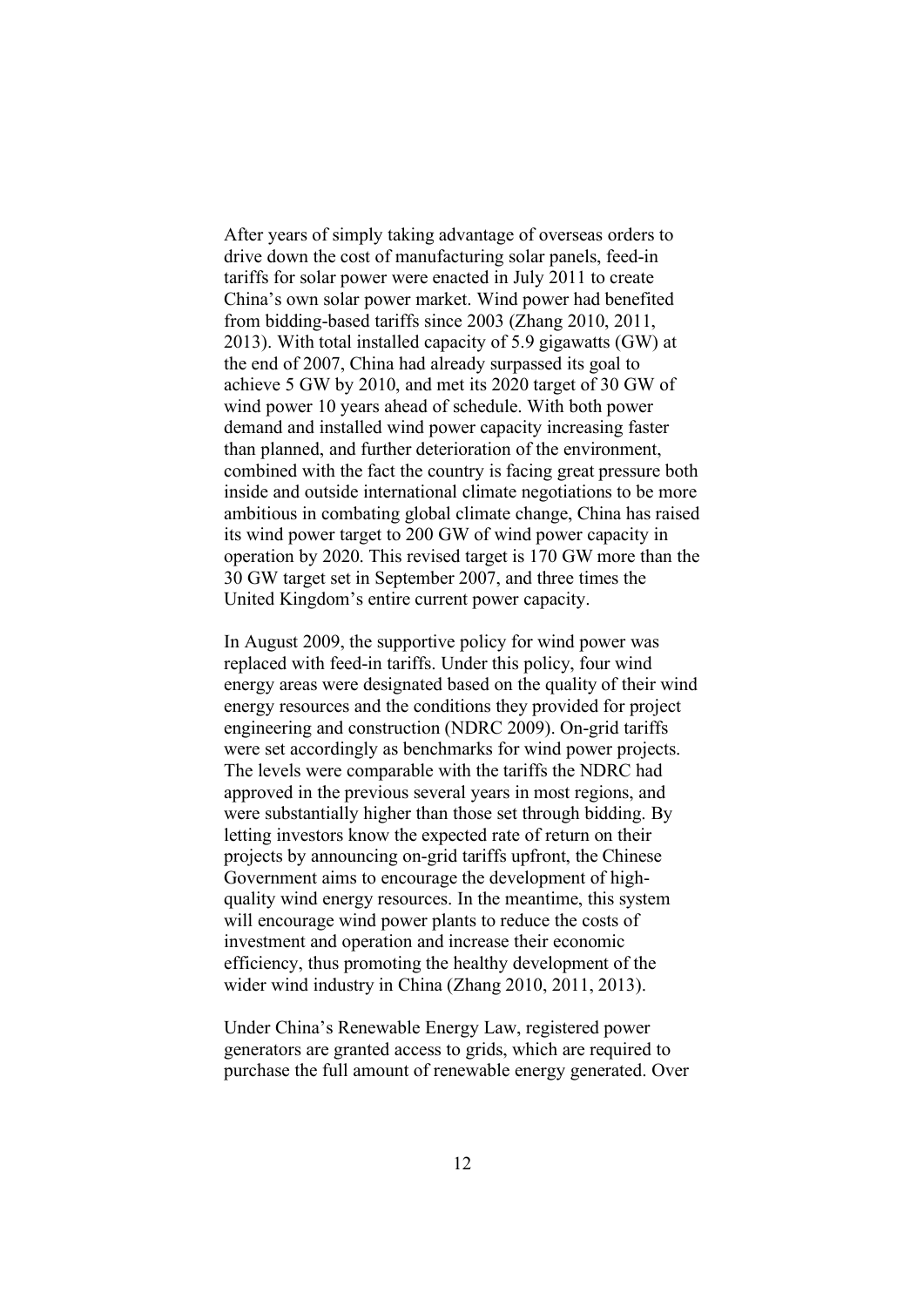the past 10 years, the cost of wind power projects has been declining (IRENA 2018) but on-grid tariff benchmarks in each zone remained unchanged until 2015. This induces wind power developers to focus only on production costs and not demand, and thus has led to a huge surplus in installed capacity—in particular, in northern and western China, where there are richer wind resources and where the installed capacity is concentrated, but which are far from the load centres. Consequently, a large amount of generated wind power has to be curtailed due to limited local demand or grid system stability constraints (Xia and Song 2017). China now aims to increase its total installed wind power capacity to 200 GW by 2020 and implement a green dispatch system to favour renewable power generation in the electricity grid. In this context, China needs to significantly improve its power grids and coordinate the development of wind power with the planning and construction of grids, including smart grids. New transmission lines should be constructed at the same time as wind power farms are built. Given the significantly scaled-up wind power capacity planned for 2020, China should now place more emphasis on companies ensuring the actual flow of power to the grid than on meeting capacity (Zhang 2010, 2011, 2014). Taking all these issues together, policies for feed-in tariffs and guaranteed purchases of renewable power need to be adapted to the new situation and alternative policies explored to solve the curtailment problem and to encourage wind power developers to choose locations close to the load centre.

#### **7. Conclusions**

China has determined to assign the market a decisive role in allocating resources. To that end, getting energy prices right is crucial. Since 1984, China has been making great efforts towards reforming energy prices, and has made great achievements. However, such reforms are far from complete. While under the current pricing mechanism for petroleum products prices fluctuate along with global crude oil prices, they decouple from the domestic market. Future reform of the petroleum product pricing mechanism should take domestic factors into account so that prices can better reflect the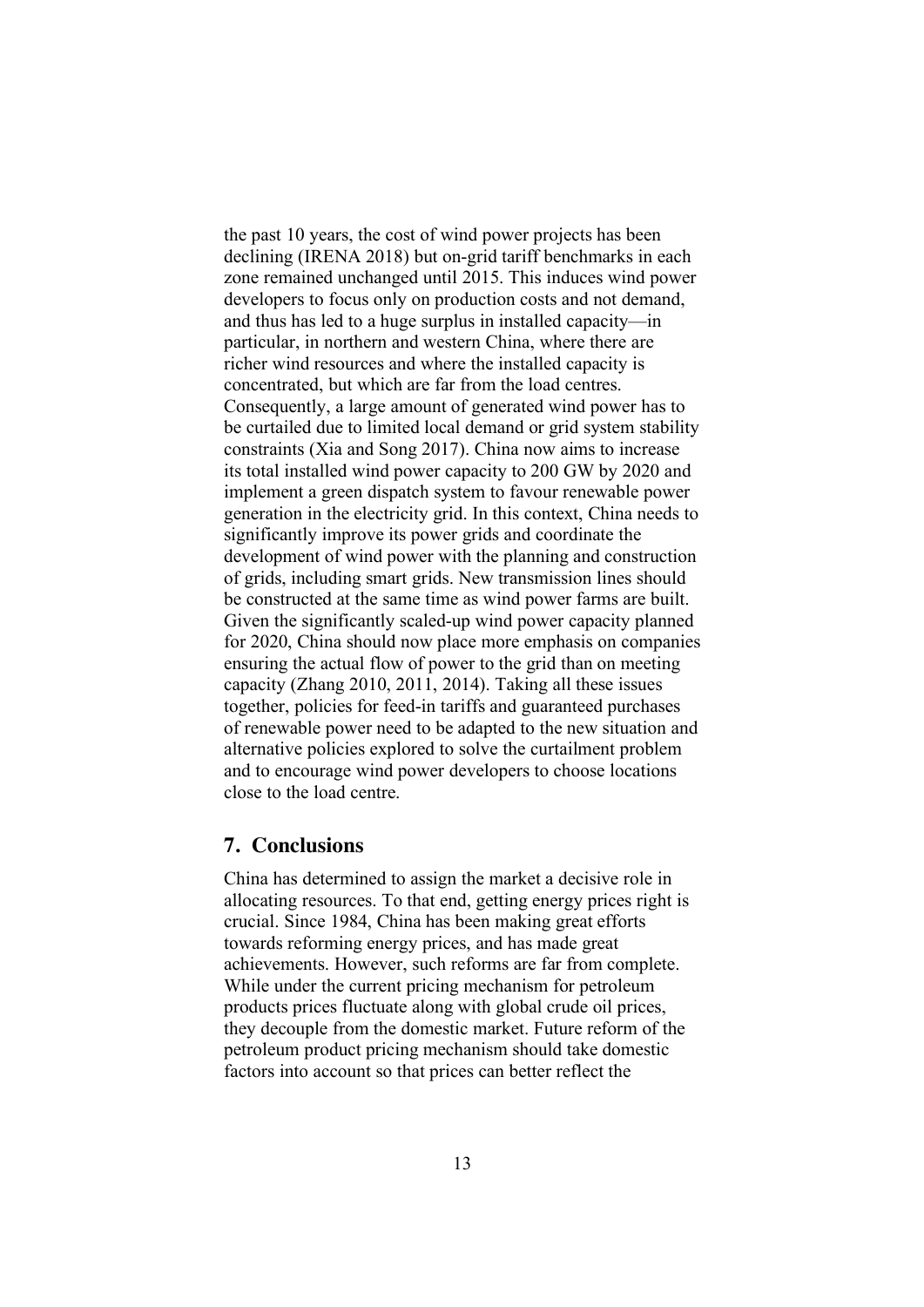relationship between domestic supply and demand. From a long-term perspective, however, a complete marketisation of petroleum product prices will depend on the extent to which the central government is able to break the monopoly power of the three national oil corporations over oil imports, exploration, production and pipeline networks.

While the price for more than 80 per cent of China's natural gas consumption by nonresidential users is determined by the market, more work needs to be done to formulate a fully market-oriented price. Fundamentally, further progress requires deepening reform of the whole natural gas industry chain under a guiding principle of opening the upstream and downstream markets and regulating the midstream pipeline transport market. In this context, reforming the network transportation price mechanism and laying the foundation for third-party access to the pipeline network are crucial. The NDRC is moving in the right direction, verifying the transportation costs of long-distance natural gas pipeline enterprises under the common method, principle and standards. It needs to develop a third-party access policy so that parties as well as owners are able to access the pipeline network. China could gradually separate natural gas pipeline transport and production and marketing, eventually leading to the independence of the pipeline network.

While China has been reforming its electricity industry structure since 2002, the two main grid corporations—the State Grid and China Southern Power Grid—undertake the transmission, distribution and sale of electricity. As the only designated buyers of electricity from generators and distributors and sellers of electricity, they hold a monopoly in their respective areas. This monopoly power and the lack of competition in the electricity market have often attracted criticism. In my view, however, to establish a competitive power market, splitting the grid is not necessary, but separating the sale of electricity from grid transmission and distribution is a must. Only then can electricity sales be opened up and electricity-selling companies independent of grids set up in each region. This has been the key goal of a round of power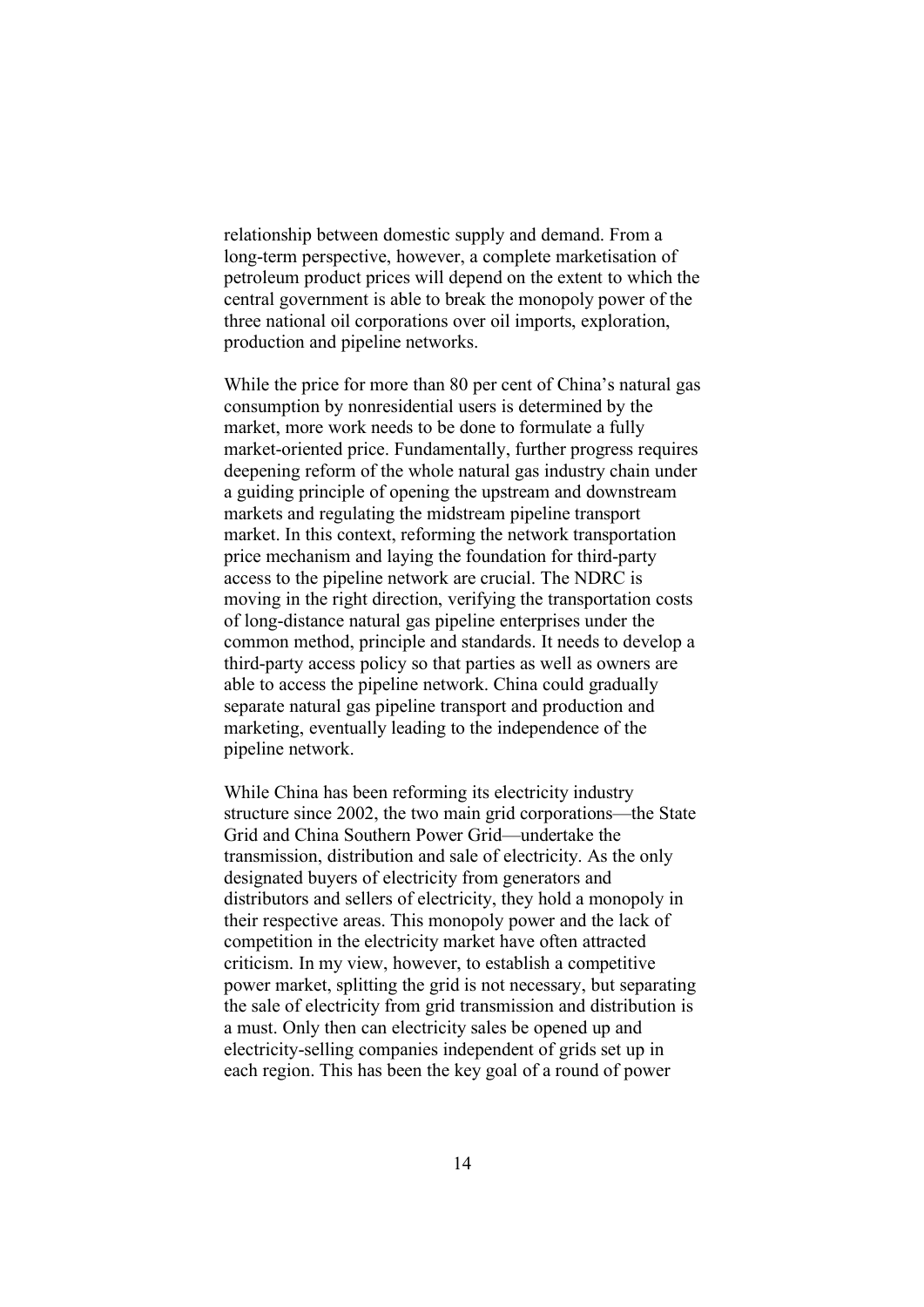industry reform China has undertaken since March 2015. Grids will not make profits by charging the gap between the on-grid price and the electricity price for users. Instead, grids will earn their income by charging a transmission and distribution fee determined by the NDRC. However, this could raise a variety of thorny issues, one of which is dispatching power when selling prices differ but the grid's source of income has already been set. Another could be how to lower power tariffs. This requires either power generators or grids giving up some profits in the value chain, given that power generators have low profit margins and the grids' source of income is based on the verified transmission and distribution fee and allowable profits. For renewable power, the policies of a feed-in tariff and guaranteed renewable power purchases help the widespread use of renewable power. These favourable policies must be adapted to the new situation of a surplus and mismatch between generation locations and the load centre, and alternative policies must be explored to solve the problem of curtailment and to encourage wind power developers to choose locations close to the load centre, in addition to increasing the grid transmission capacity and transporting electricity from western and northern China to the south-east by building more ultra– high-voltage transmission lines.

For coal, whether the revised coal–electricity price comovement mechanism will be able to address potential conflicts between coal producers and power generators remains to be seen. This is because a one-year cycle of adjustment is long and the reference prices for utility coal remain stable relative to the rapid pace of China's overall reform and changing market conditions. Moreover, although the two-track system for coal prices has been abolished, it is still very difficult to establish a nationwide coal market as railway freight capacity has not been liberalised. This means that if rail wagons are not included in any liberalisation, purchased coal cannot reach the load centres. Thus, future reform has to be undertaken considering the entire coal value chain, targeting reform at those parts that need to be liberalised but which are, to a large extent, still controlled by the government. However, even if such reform is undertaken, coal prices will not fully reflect the

15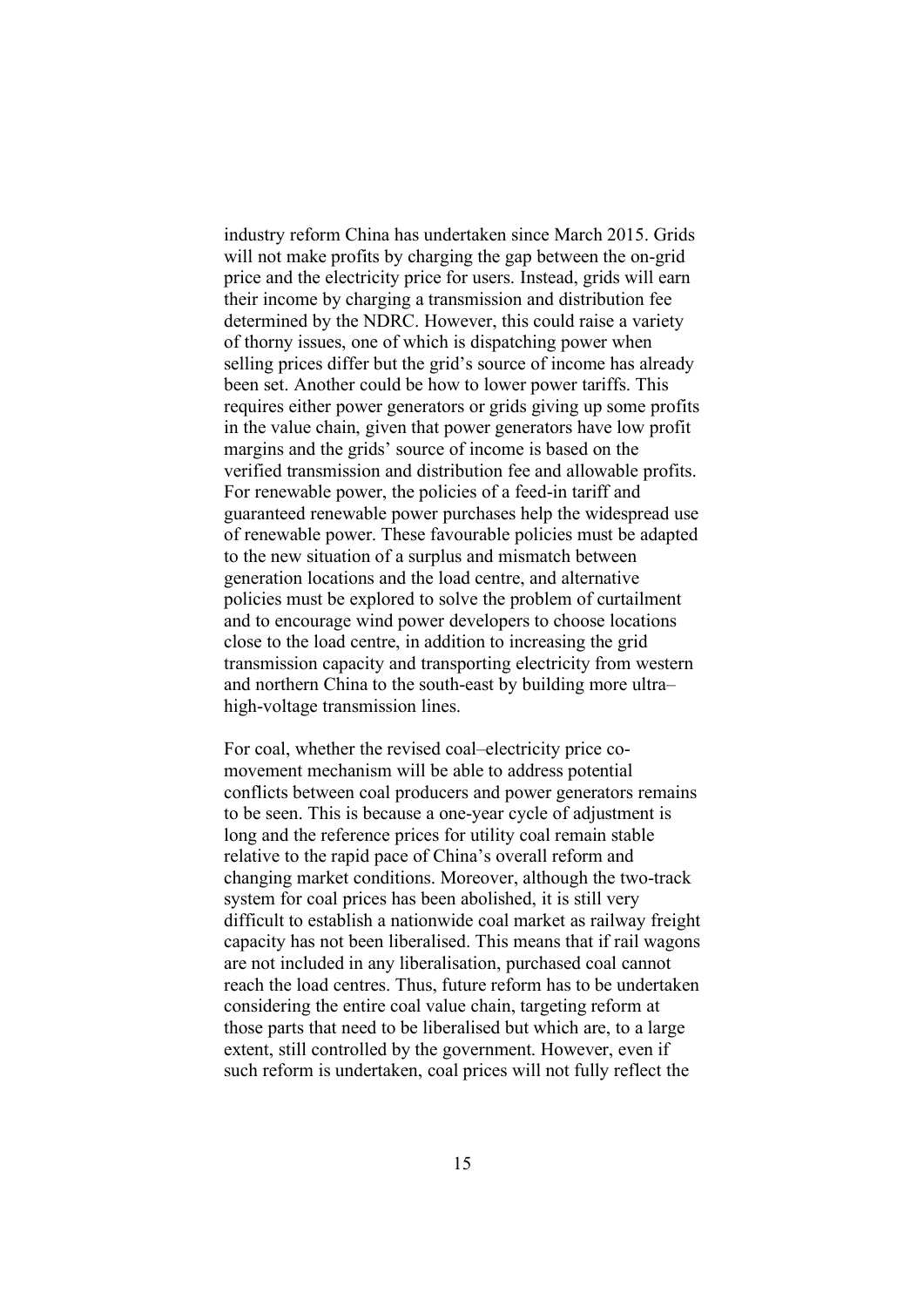cost of production because of officially controlled costs and the distorted prices of other production factors. Coal prices also do not include negative externalities. Clearly, the imposition of market-based environmental instruments can internalise externality costs in market prices. Indeed, implementing carbon trading not only creates a new impetus for power pricing reforms to allow the pass-through of carbon costs in the electricity sector, but can also help internalise externality costs in market prices.

#### **Acknowledgements**

This article builds on Zhang (2014), and was financially supported by the National Natural Science Foundation of China (grant nos. 71690243 and 71373055). The views expressed here are those of the author, who bears sole responsibility for any errors and omissions that may remain.

#### **References**

- Albouy, Y. (1991), *Coal pricing in China: Issues and reform strategy*, World Bank Discussion Paper No. 138, Washington, DC: The World Bank.
- Central Committee of the Communist Party of China (CCCPC) and State Council (2015), Relative policies on further deepening the reform of the power industry, [in Chinese], *Zhongfa* (9)(15 March). Available from: www.ne21.com/news/show-64828.html.
- China Electricity Council (CEC) and Environmental Defense Fund (EDF) (2012), *Studies on Pollution Cutting in China's Power Industry*, Beijing: CEC and EDF.
- Dong, X. C., Pi, G. L., Ma, Z. W. and Dong, C. (2017), The reform of the natural gas industry in the PR of China, Renewable and Sustainable Energy Reviews 73: 582–93. doi.org/10.1016/j.rser.2017.01.157.
- Fisher-Vanden, K. (2009), Energy in China: Understanding past trends and future directions, *International Review of Environmental and Resource Economics* 3(3): 217–44. doi.org/10.1561/101.00000026.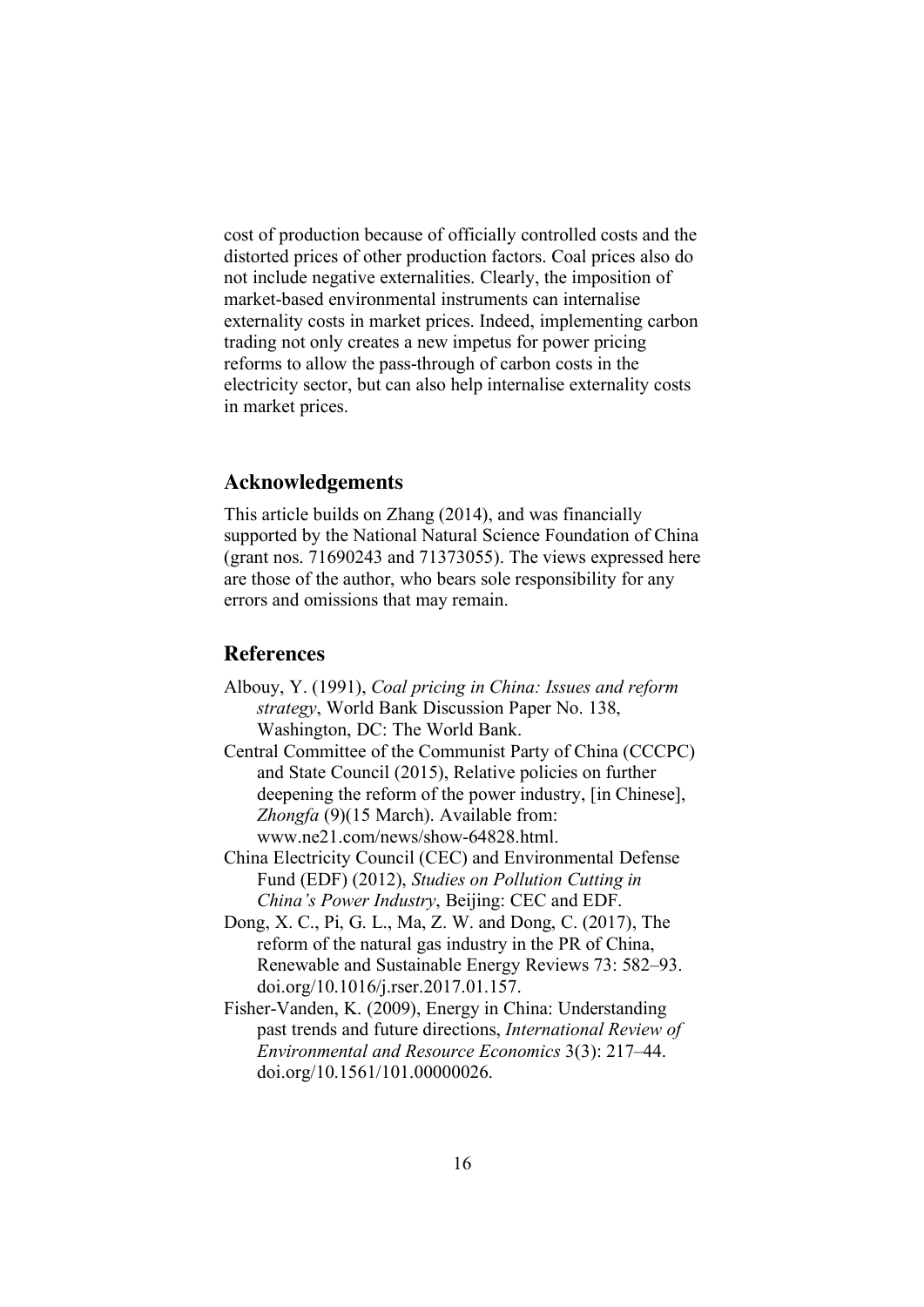- Gao, M., Wang, Z., Wu, Q. and Yang, Y. (2013), Natural gas pricing mechanism reform and its impacts on future energy options in China, *Energy and Environment* 24(7–8): 1209– 28. doi.org/10.1260/0958-305X.24.7-8.1209.
- Gao, S. Y. (2013), NDRC to implement tiered power prices for aluminium smelters, the production costs expected to increase, [in Chinese], *Caixin Net*, 23 December. Available from: industry.caijing.com.cn/2013-12-23/113726942.html.

Harvard China Project (2014), The comprehensive costs and benefits of NOx controls in China, Draft prepared by Harvard University for Energy Foundation, 3 June.

- International Energy Agency (IEA) (2009), *Cleaner Coal in China*, Paris: IEA.
- International Renewable Energy Agency (IRENA) (2018), *Renewable Power Generation Costs in 2017*, Abu Dhabi: IRENA.
- Jin, Y. and Zhang, S. (2013), Elasticity estimates of urban resident demand for electricity: A case study in Beijing, *Energy and Environment* 24(7): 1229–48. doi.org/10.1260/0958-305X.24.7-8.1229.
- Li, C. (2013), Enhancing the fight against air pollution raises the costs of large coal users, abatement costs of coal-fired plants expected to increase by yuan 200 billion, *Securities Daily*, 7 November.
- Li, Q. (2009), Renewed call for raising electricity tariffs, [in Chinese], *Caijing Magazine* (20)(28 September). Available from: magazine.caijing.com.cn/2009-09- 26/110265506\_1.html.
- Liu, C. (2012), Lack of transparency over parameters to set domestic prices of gasoline and diesel triggered suspension, [in Chinese], *Time Weekly*, 29 March. Available from: news.sina.com.cn/c/sd/2012-03- 29/151024195106.shtml.

National Development and Reform Commission (NDRC) (2006), *Suggestions for improving the policy on differentiated tariffs*, [in Chinese], September, Beijing: NDRC. Available from: www.gov.cn/zwgk/2006- 09/22/content\_396258.htm.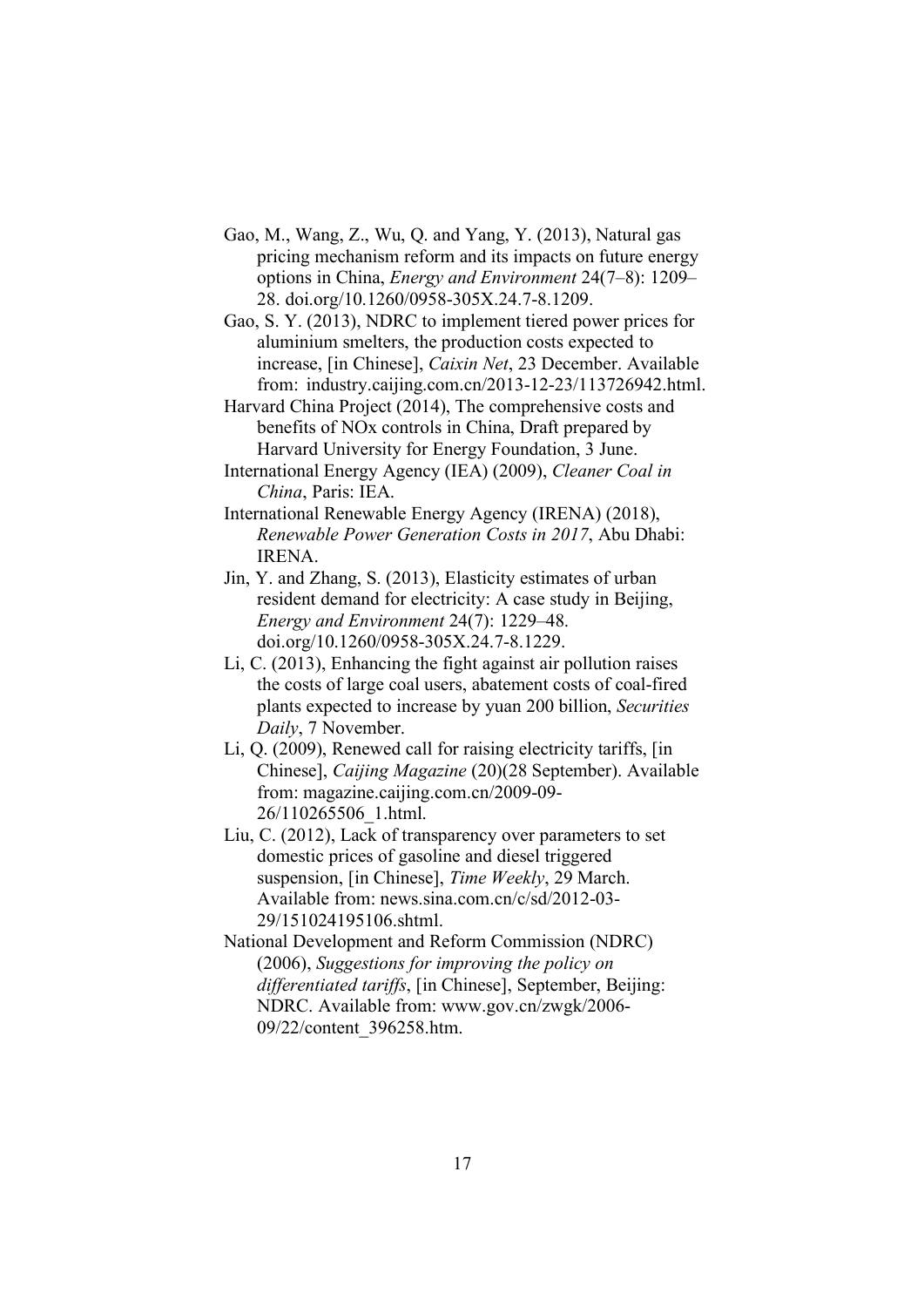National Development and Reform Commission (NDRC) (2009), *A circular on improving on-grid feed-in tariffs for wind power*, [in Chinese], 22 July, Beijing: NDRC.

National Development and Reform Commission (NDRC) (2011), *A circular on pilot reform of the natural gas pricing mechanism in Guangdong province and Guangxi Zhuang Autonomous Region*, [in Chinese], NDRC Price No. 3033, 26 December, Beijing: NDRC.

National Development and Reform Commission (NDRC) (2013a), *NDRC expanded the pilot scope of the price premium for coal-fired power plants equipped with denitrification facility*, [in Chinese], 9 January, Beijing: NDRC. Available from: www.gov.cn/gzdt/2013- 01/09/content\_2308249.htm.

National Development and Reform Commission (NDRC) (2013b), *A circular on setting the natural gas price*, [in Chinese], NDRC Price No. 1246, 28 June, Beijing: NDRC. Available from:

zfxxgk.ndrc.gov.cn/PublicItemView.aspx?ItemID={3a41d 88a-bf29-47d7-b25d-189c6a64e274}.

National Development and Reform Commission (NDRC) (2013c), *Further improvement of the policy on renewable energy and environmental-related electricity pricing*, [in Chinese], 30 August, Beijing: NDRC.

National Development and Reform Commission (NDRC) (2014), *Guidance policies on tier tariffs for residential use of natural gas*, [in Chinese], NDRC Price No. 467, 20 March, Beijing: NDRC. Available from: www.ndrc.gov.cn/zcfb/zcfbtz/201403/t20140321\_603692. html.

National Development and Reform Commission (NDRC) (2015), *A circular on specifics on the coal–electricity price co-movement mechanism*, [in Chinese], NDRC Price No. 3169, 31 December, Beijing: NDRC. Available from: jgs.ndrc.gov.cn/zcfg/201512/t20151231\_770446.html.

National Development and Reform Commission (NDRC) (2017a), *A circular on the verified pipeline network crossprovince transportation costs*, [in Chinese], NDRC Price No. 1581, 29 August, Beijing: NDRC. Available from: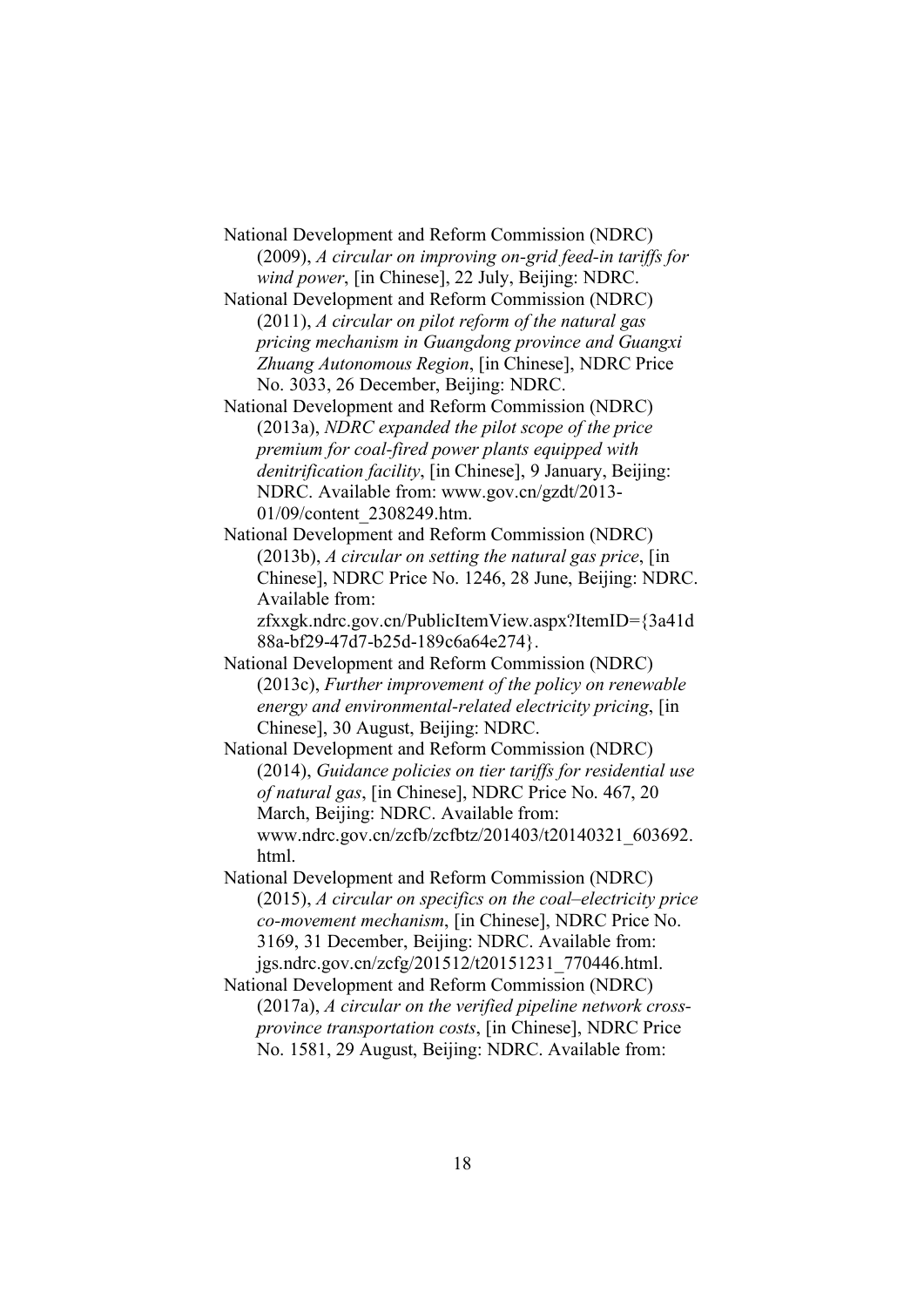www.ndrc.gov.cn/zcfb/gfxwj/201708/t20170830\_859306.h tml.

National Development and Reform Commission (NDRC) (2017b), *A circular on citygate natural gas prices for nonresidential users*, [in Chinese], NDRC Price No. 1582, 29 August, Beijing: NDRC. Available from: www.ndrc.gov.cn/zcfb/gfxwj/201708/t20170830\_859307.h tml.

National Development and Reform Commission (NDRC) (2017c), *Natural Gas Price Reform in China Since the 18th Central Committee of the Communist Party of China*, [in Chinese], October, Beijing: NDRC. Available from: www.ndrc.gov.cn/xwzx/xwfb/201710/t20171021\_864325. html.

National Development and Reform Commission (NDRC) and Ministry of Industry and Information Technology (MIIT) (2013), *A circular on levering aluminium smelters with tiered power prices*, [in Chinese], NDRC Price No. 2530, 13 December, Beijing: NDRC.

National Development and Reform Commission (NDRC) and State Environmental Protection Agency of China (SEPA) (2007), *Administrative Measures for Power Price Premium for FGD by Coal-fired Power Plants and the Operation of FGD Facility*, [in Chinese], 11 June, Beijing: NDRC.

Ngan, H. W. (2010), Electricity regulation and electricity market reforms in China, *Energy Policy* 38(5): 2142–8. doi.org/10.1016/j.enpol.2009.06.044.

Nielsen, C. and Ho, M. (eds) (2013), *Clearer Skies over China: Reconciling air quality, climate and economic goals*, Cambridge, MA: MIT Press. doi.org/10.7551/mitpress/9780262019880.001.0001.

Rosen, D. H. and Houser, T. (2007), *China Energy: A guide for the perplexed*, Washington, DC: Peterson Institute for International Economics.

Sina Net  $(2009)$ , SO<sub>2</sub> cutting goal expected to come ahead of schedule, [in Chinese], *Sina Net*, 7 July. Available from: finance.sina.com.cn/roll/20090707/04346447872.shtml.

Singh, I. (1992), *China: Industrial policies for an economy in transition*, World Bank Discussion Paper No. 143, Washington, DC: The World Bank.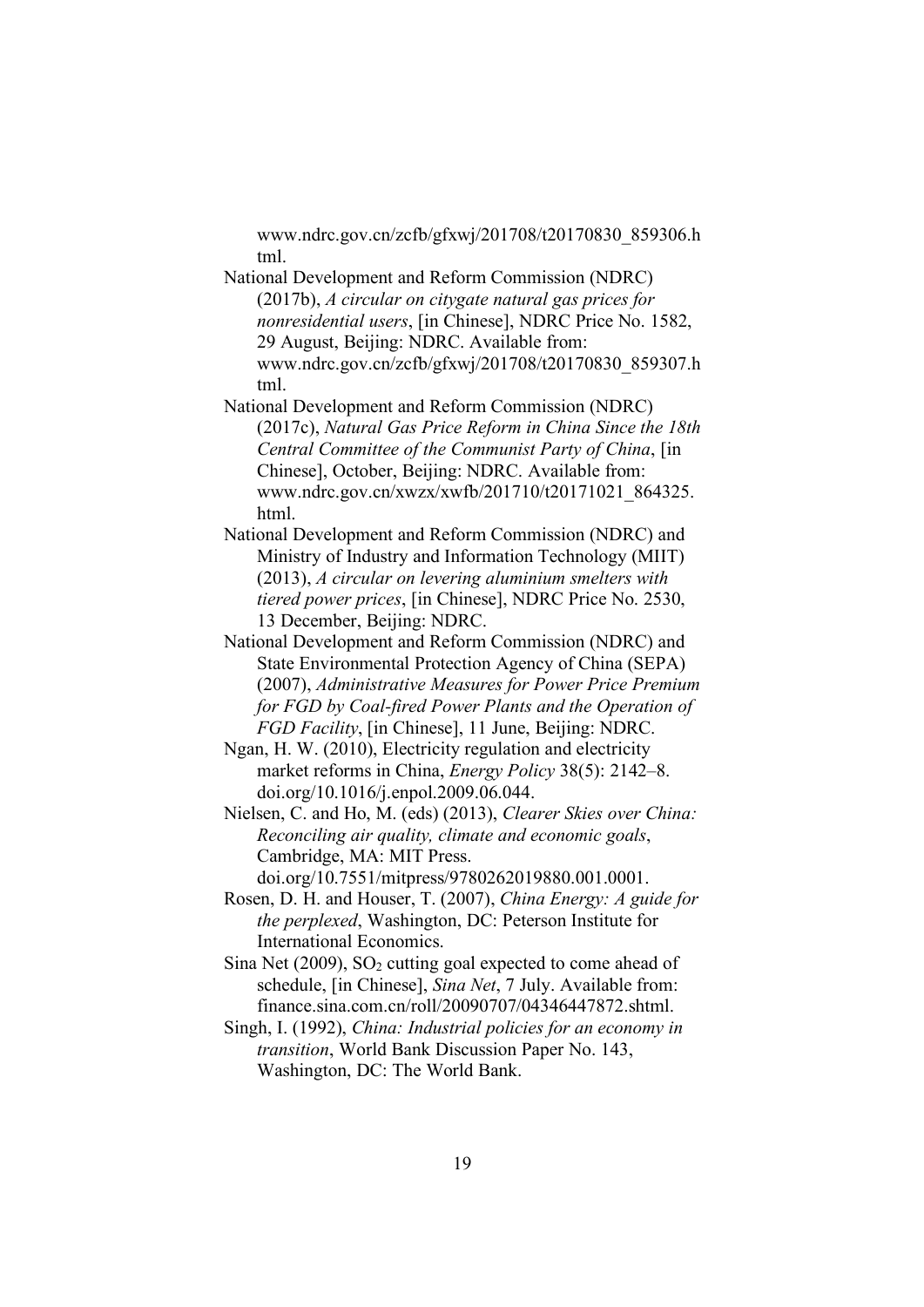- State Council (2002), *The electric power institutional reform*, The General Office No. 5, 10 February, Beijing: State Council.
- State Council (2012), *The guidance policies on deepening the reform of the utility coal market*, [in Chinese], The General Office No. 57, 20 December, Beijing: State Council. Available from: www.gov.cn/zwgk/2012- 12/25/content\_2298187.htm.
- Wan, X. (2010), Reform of natural gas price broke ground: A one-time 25% hike, [in Chinese], *Daily Economic News*, 1 June. Available from: finance.sina.com.cn/roll/20100601/03408034884.shtml.
- Williams, J. H. and Kahrl, F. (2008), Electricity reform and sustainable development in China, *Environmental Research Letters* 3(4): 1–14. doi.org/10.1088/1748- 9326/3/4/044009.
- Wu, J. and Zhao, R. (1987), The dual pricing system in China's industry, *Journal of Comparative Economics* 11(3): 309– 18. doi.org/10.1016/0147-5967(87)90057-6.
- Xia, F. and Song, F. (2017), The uneven development of wind power in China: Determinants and the role of supporting policies, *Energy Economics* 67: 278–86. doi.org/10.1016/j.eneco.2017.08.008.
- Xie, B. C., Fan, Y. and Qu, Q. Q. (2012), Does generation form influence environmental efficiency performance? An analysis of China's power system, *Applied Energy* 96: 261–71. doi.org/10.1016/j.apenergy.2011.11.011.
- Xu, Y., Williams, R. H. and Socolow, R. H. (2009), China's rapid deployment of SO2 scrubbers, *Energy & Environmental Science* 2(5): 459–65. doi.org/10.1039/b901357c.
- Zeng, M., Yang, Y. Q., Wang, L. H. and Sun, J. H. (2016), The power industry reform in China 2015: Policies, evaluations and solutions, *Renewable and Sustainable Energy* 57: 94– 110. doi.org/10.1016/j.rser.2015.12.203.
- Zhang, D., Aunan, K., Seip, H. M. and Vennemo, H. (2011), The energy intensity target in China's 11th five-year plan period: Local implementation and achievements in Shanxi province, *Energy Policy* 39(7): 4115–24. doi.org/10.1016/j.enpol.2011.03.085.